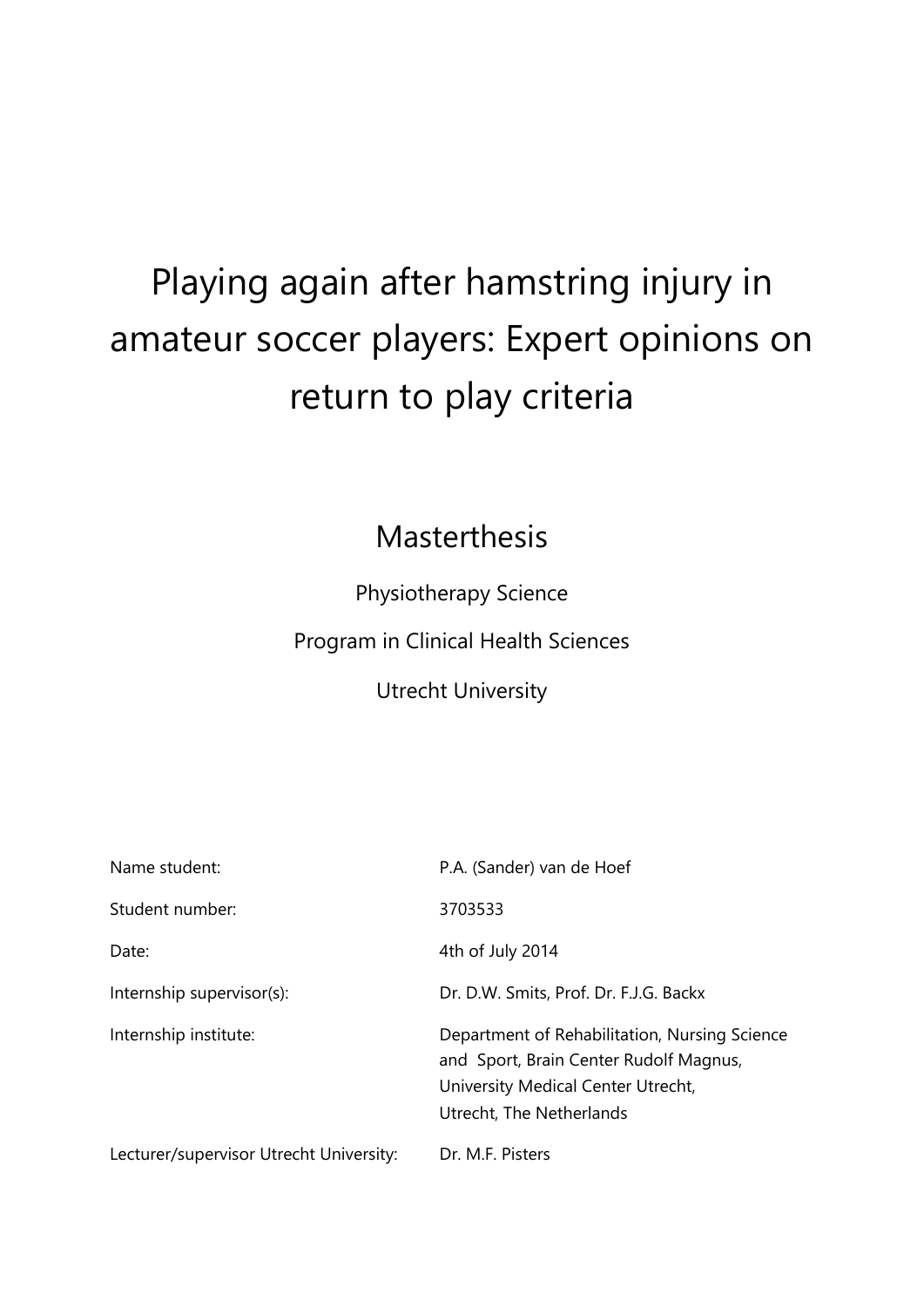"ONDERGETEKENDE

Peter Alexander van de Hoef

bevestigt hierbij dat de onderhavige verhandeling mag worden geraadpleegd en vrij mag worden gefotokopieerd. Bij het citeren moet steeds de titel en de auteur van de verhandeling worden vermeld."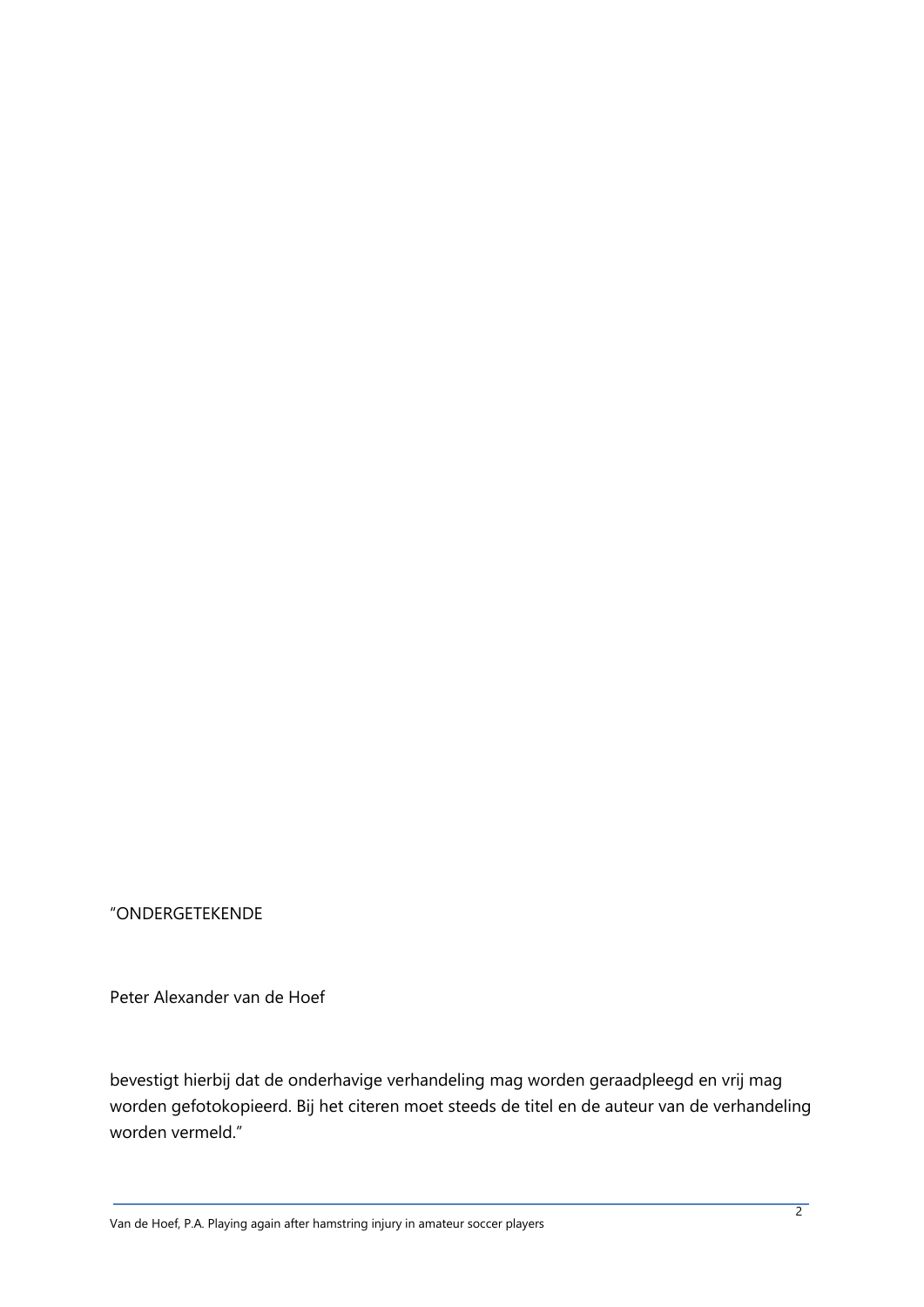# **Examiner**

Dr. M.F. Pisters

#### **Assessors:**

Dr. D.W. Smits

Dr. J. van der Net

Masterthesis, Physiotherapy Science, Program in Clinical Health Sciences, Utrecht University, Utrecht, 2014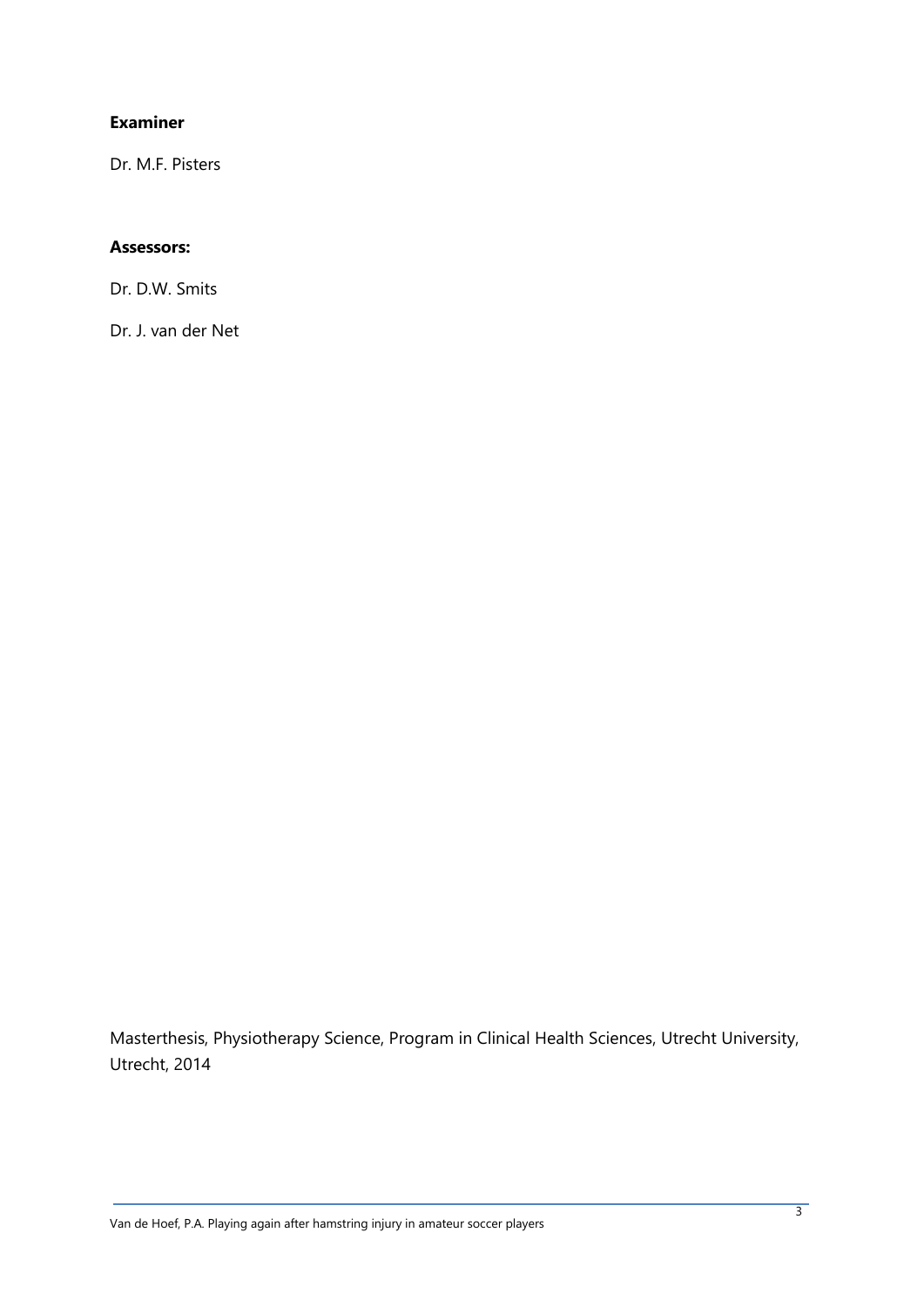#### **SAMENVATTING**

*Doelstelling* Recidiverende hamstringblessures beslaan een groot probleem in de voetbalwereld. Een mogelijke oorzaak hiervoor kan gezocht worden in het te vroeg terugkeren naar volledige groepstraining. Daarom is de doelstelling als volgt: 1. Een lijst met criteria creëren waaraan een amateurvoetballer moet voldoen voordat hij kan terugkeren naar voetbal na een hamstringblessure en 2. onderzoeken hoe deze criteria zouden kunnen worden gemeten volgens experts.

*Methode* Semi- gestructureerde interviews zijn afgenomen volgens een vooraf opgesteld format bij sportartsen, sportfysiotherapeuten en voetballers die zelf een hamstringblessure hebben gehad. Vervolgens is de kwalitatieve data-analyse uitgevoerd.

*Resultaten* Er konden 25 criteria en 20 meetinstrumenten geïdentificeerd worden uit de 12 interviews. Deze zijn ondergebracht in 7 thema's. Vier van de thema's betrof de criteria: 1. primaire voorwaarden, 2. Sport specifieke en functionele bewegingen, 3. Gefaseerde opbouw in revalidatie en 4. Overige factoren. De overige drie thema's betrof de meetinstrumenten: 1. Passieve testen, 2. Actieve testen en 3. Sport specifieke testen.

*Conclusie* Een *v*oetballer mag geen beperkingen hebben in mobiliteit van gewrichten en kracht van de hamstring en moet een goed opgebouwde, gefaseerde revalidatie gericht op sport specifieke handelingen hebben doorlopen. Daarna kan een graduele toename in trainingsactiviteit met de groep starten. Verder onderzoek moet worden gedaan om een toolkit met afkapwaarden voor terugkeer naar volledige groepstraining te ontwikkelen.

*Klinische relevantie* Deze studie geeft een overzicht van criteria waaraan een amateurvoetballer moet voldoen voordat een volledige groepstraining hervat kan worden. Wanneer een toolkit met afkapwaarden ontwikkeld is, zal een reductie van aantal recidiverende hamstringblessures het resultaat moeten zijn.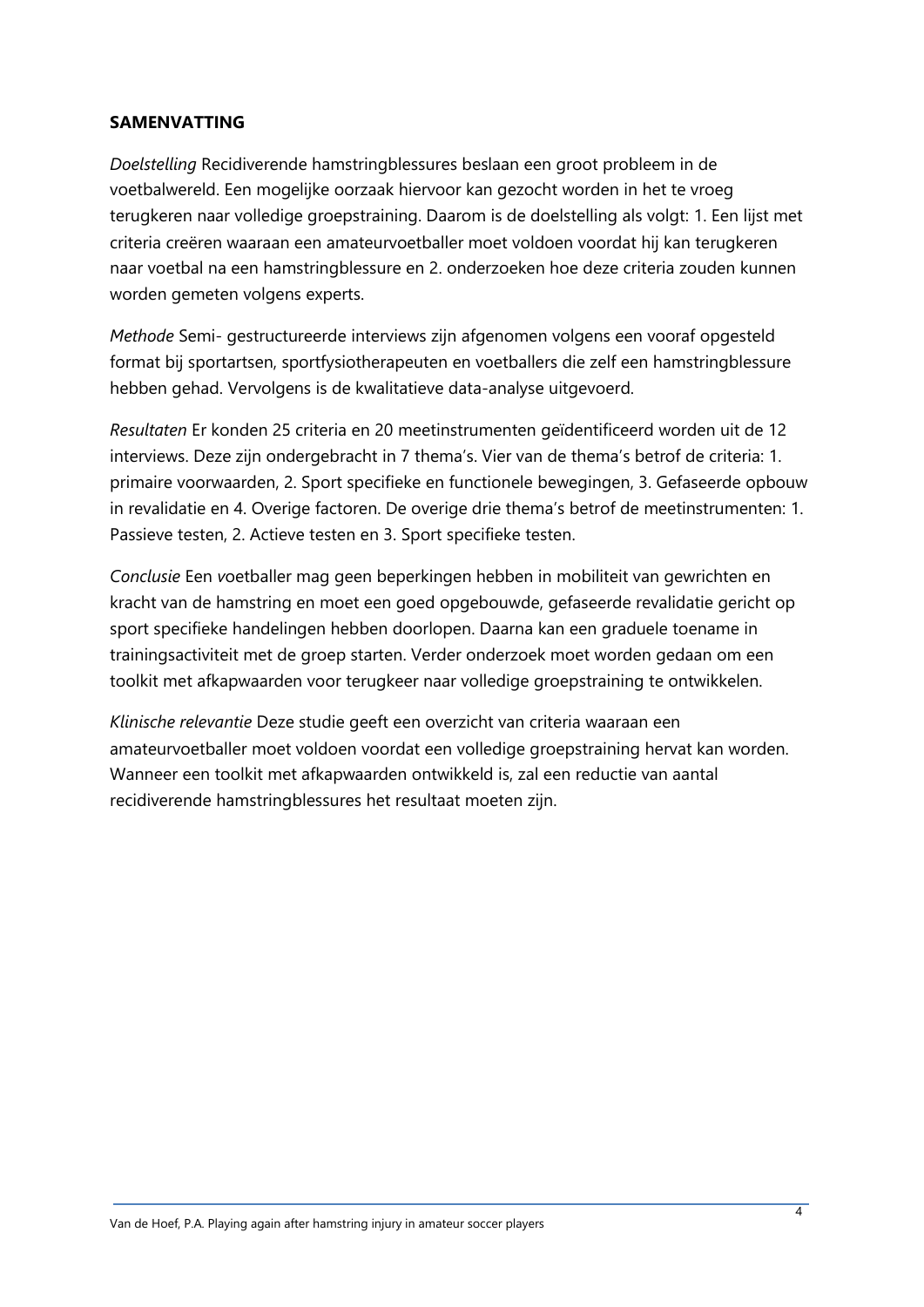# **ABSTRACT**

*Aim* Recurrent hamstring injuries are a major problem in soccer. One of the reasons for the high recurrent rate could be found in returning to group training to early. Therefore the aim of this study is: 1. To create a list of criteria which should be met by amateur soccer players before they can return to play after a hamstring injury and 2. To explore how these criteria can be measured according to experts in the field of hamstring injuries.

*Methods* A qualitative approach is chosen. Semi-structured interviews are performed in three categories of participants: sports physicians, sports physical therapists and soccer players who had a hamstring injury in the past season. After interviewing qualitative data-analysis were performed.

*Results* A list of 25 criteria and 20 measurement tools is conducted from 12 interviews and divided in seven overarching themes. Four themes concern RTP criteria 1. Primary conditions, 2. Sport specific and functional movement, 3. Staged rehabilitation, 4. Other factors. The other three themes concern measurement tools: 1. Passive tests, 2. Active tests and 3. sport specific tests.

*Conclusion* A soccer player may not have any strength deficits, no joint mobility deficits and must finish a gradually increased rehabilitation protocol which is focused on sport- specific demands. After that, he can gradually increase group training time before participating in a complete group training. Further research needs to be done to develop a toolkit with cut-off points to determine if a player is ready to RTP.

*Clinical Relevance* This study provides clinicians an overview of which criteria should be met by a soccer player before he is ready to return to play. When a toolkit and cut-off points are developed, a decrease in hamstring injury reoccurrence should be the result.

Keywords: Return to play, hamstring injury, soccer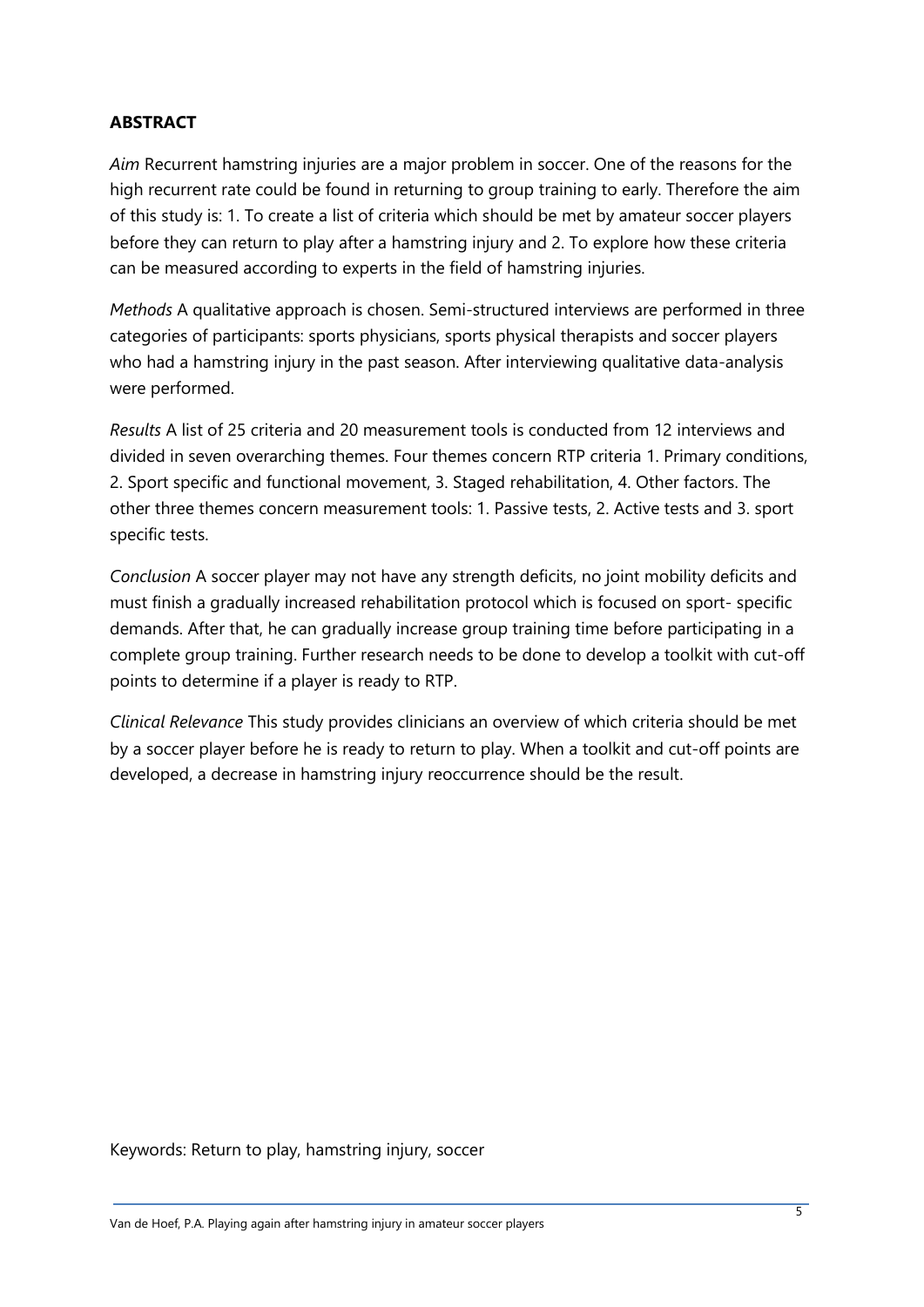# **INTRODUCTION**

Thirty-one percent of all injuries in male soccer players are muscle injuries<sup>1</sup>. Adductors, quadriceps, calf muscles and hamstrings represent more than ninety percent of these muscle injuries<sup>2</sup>. Hamstring injuries are the most common muscle injuries and account for 12-16% of all injuries in soccer<sup>2,3,4</sup>.

In addition to the high incidence, hamstring injuries show the highest re-injury rates, the longest absence in matches and training and are the highest burden in muscle injuries in soccer players<sup>2,5</sup>. Therefore, hamstring injuries represent one of the biggest problems in soccer players<sup>5</sup>.

Several risk factors for hamstring injuries and re-injury have been identified<sup>1,2,5,6,7</sup>. Intrinsic factors including older age, poor flexibility, taller players, decreased strength, decreased muscle length, strength imbalance and previous hamstring injury indicate high risk on hamstring muscle injury<sup>5, 6, 7</sup>. In addition to these intrinsic factors, extrinsic factors such as match play, winter and away matches also appear to indicate high risk on injury<sup>5</sup>.

Although all the above mentioned risk factors have been identified, in 12 – 30 percent of the soccer players a hamstring injury re-occurs<sup>2,3,4,5</sup>. Hagglund et al. (2013) mention a short-term  $(i.e.$  within two months) re-injury rate of 13 percent of all hamstring injuries<sup>5</sup>. This short-term incidence rate may suggest that a player is not completely recovered when he returns to play. Therefore this could be explained by a lack of knowledge about return to play (RTP) criteria.

Currently, therapy after hamstring injury is usually focused on minimizing the risk of getting injured<sup>8, 9</sup>. The main focus of therapy lays on improving hamstring flexibility, muscle strength and core stability<sup>8, 9</sup>. However Tol et al. (2014) found no relation between isokinetic strength and risk of re-injury<sup>10</sup>. In addition to this, McCall et al. (2014) stated in their study that all included soccer teams used core stability exercises and 81,8% used stretching exercises to prevent hamstring injury, but no decrease in incidence rates is found yet $^{11}$ . A recent study of Mendigucha et al. (2014) might indicate that functional training is important during therapy<sup>12</sup>. They reported that at RTP, players were significantly slower sprinters than two months after RTP<sup>12</sup>. Therefore, this might indicate that these players were not fully recovered at the moment of RTP, although they were fit to play according their doctor or physical therapist. That players are not completely recovered at RTP is supported by studies of imaging techniques which found no relation between complete muscle repair and RTP and ultrasonography findings and time to  $RTP^{13, 14}$ .

In an attempt to resolve the inconsistencies in the literature, Creighton et al. (2010) developed a decision making model for RTP<sup>15</sup>. The above mentioned factors are all mentioned in this decision model, but none of them seem to be valid and eligible for RTP after hamstring injury in soccer players. In addition to this all instruments are static instruments while functional (sport specific) tests provide essential information in the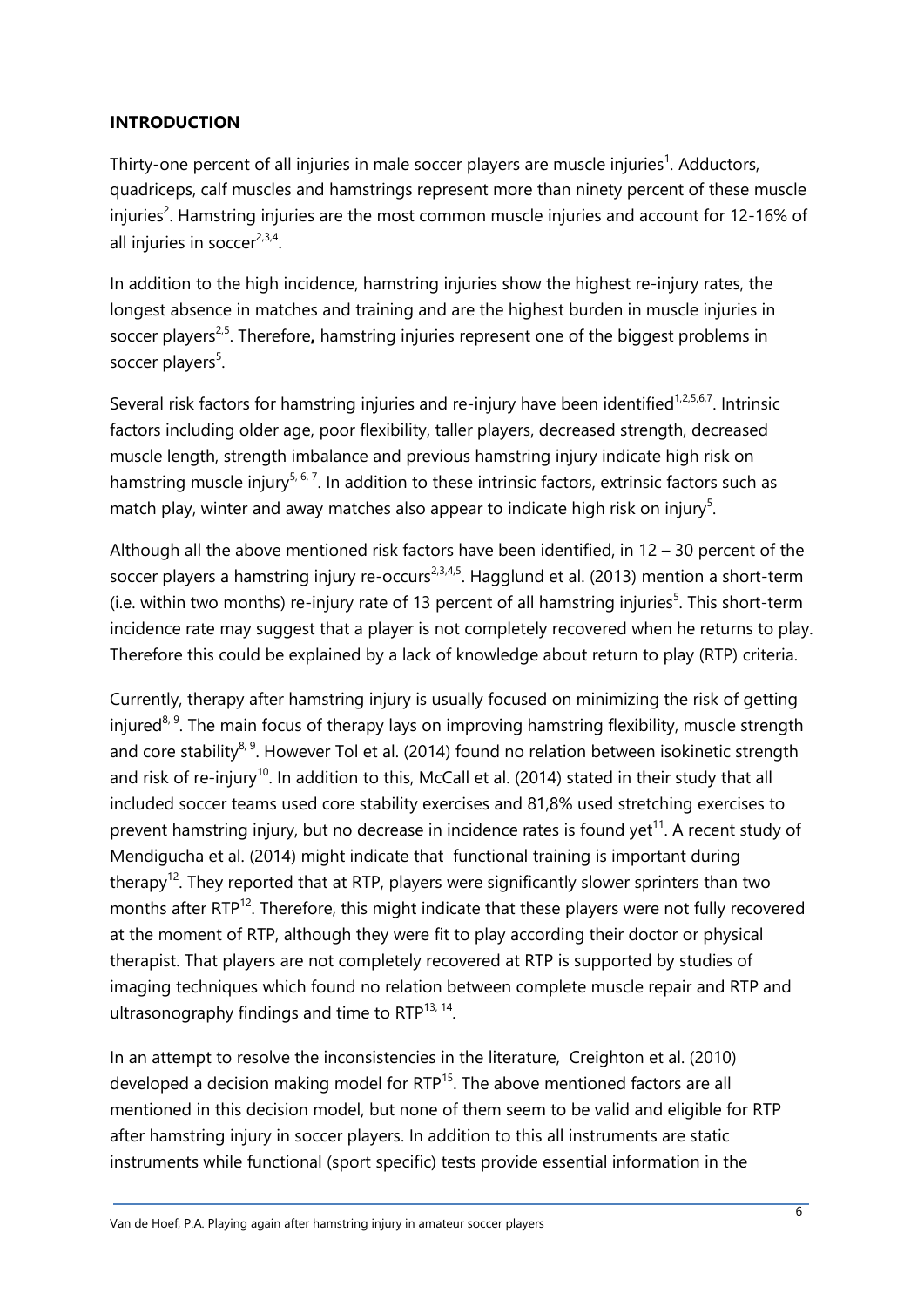decision making process of RTP<sup>15</sup>. Several studies investigated functional tests such as single leg bridge<sup>16</sup>, Gustavson's Hop tests (one leg hop, triple hop, cross-over hop and timed hop)<sup>17,</sup> <sup>18</sup>, agility t-test<sup>17</sup>, active straight leg raise<sup>19</sup>, functional movement screen (FMS)<sup>19</sup>, inline lunge<sup>19</sup> and peak torque measure<sup>20</sup>. These tests have been found reliable but not one of these tests is validated for measuring RTP after hamstring injury in soccer players. However, Askling et al. (2010) have developed a hamstring flexibility test that seems to be a reliable and valid test by itself to measure RTP, but no further research has been published on this test since then $^{21}$ .

To date, no available evidence exists on criteria and measurement tools for RTP decision making after hamstring injury in amateur soccer players. Despite the lack of evidence about RTP after hamstring injury, it can be assumed that there is relevant knowledge available in the field. Since field knowledge is believed to be an important basis and the ultimate aim is to help clinicians in their decision making by amateur soccer players, there is a need to identify important RTP criteria and measurement tools to measure these criteria via expert opinions. The objective of this study is to develop a list of criteria which should be met by amateur soccer players before they are able to return to play after a hamstring injury. The second objective is to develop a list of measurement tools to measure those criteria. Both lists will be identified by experts (sports physicians, physical therapists and amateur soccer players) in the field of hamstring injuries through interviews.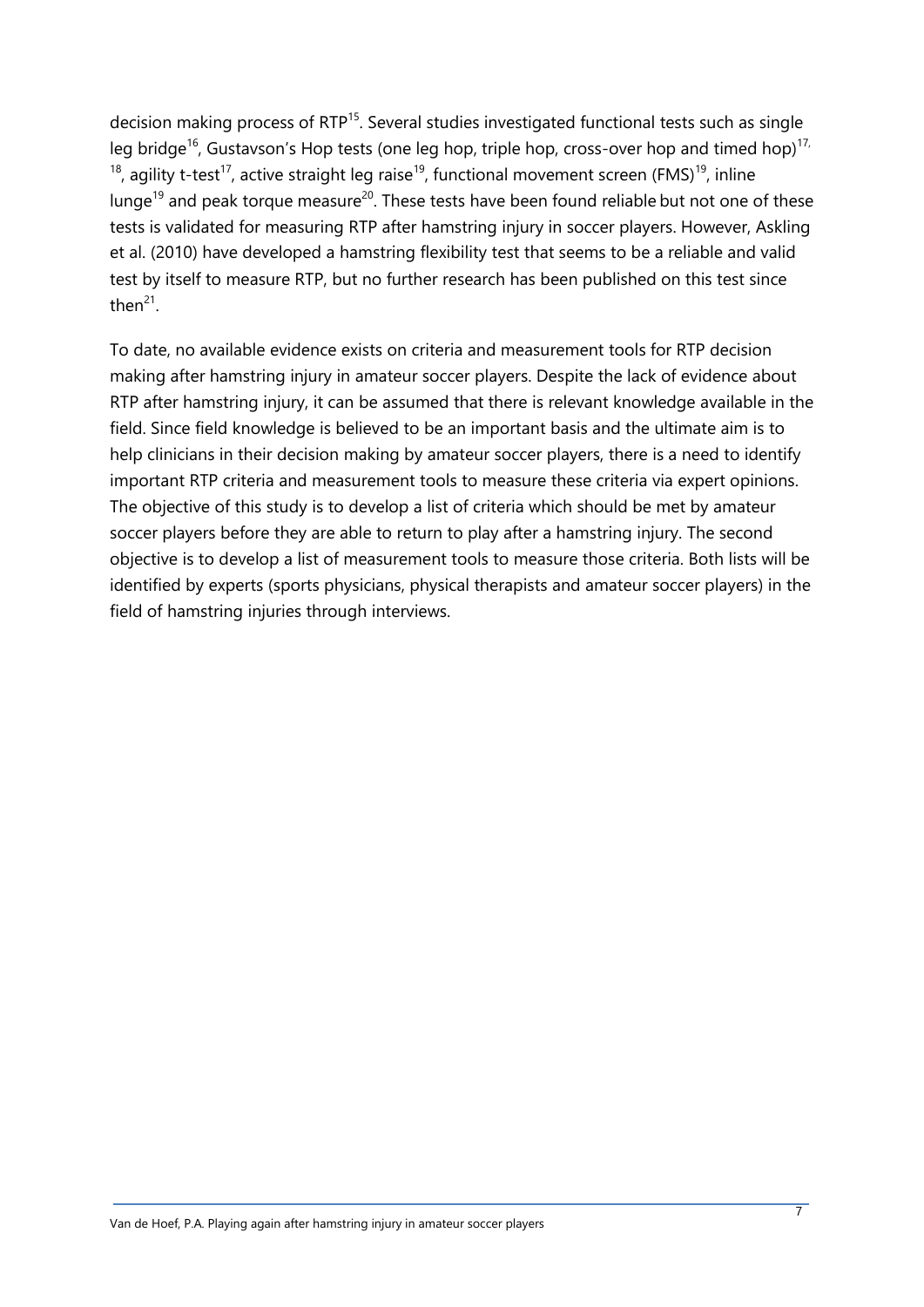#### **METHODS**

## *Design*

This qualitative study was based on interviews with experts. The interviews gave the experts the opportunity to provide their own opinion about decision making factors for RTP after a hamstring injury in soccer players. This study is approved by the Medical Ethics Research Committee of the University Medical Centre of Utrecht (WAG/om/14/009013).

## *Participants*

In the present study, three categories of experts were involved: sports physicians, sports physical therapists and soccer players. For sports physicians , the inclusion criteria were treatment of at least one hamstring injury a month and a minimum of two years of working experience. For sports physical therapists, the inclusion criteria were the same as for sports physicians. For soccer players, the inclusion criteria were experiencing a hamstring injury in the period of April 2013 – April 2014 and playing soccer in second class or higher level. Participants were excluded from this study when they did not speak or understand the Dutch language.

To recruit all participants, a convenience sampling method was used. The recruitment was done in various ways. Sports physicians were introduced to present study during a regional meeting for sports physicians. Sports physical therapists received an introduction via the 'Dutch society of sports physical therapists by email'. Soccer players participating in the Hamstring Injury Prevention Study (HIPS)<sup>22</sup> and having a hamstring injury in the period between June 2013 and June 2014 were contacted by email.

The sample size was predetermined on 15 participants (five sports physicians, five sports physical therapists and amateur soccer players). With this sample size, it was expected that saturation was reached and therefore no new criteria and instruments would be mentioned in further interviews.

# *Data collection*

The interviews were based on a topic list. The topics were: 'RTP criteria for completing group training', 'measurement tools to quantify criteria', 'differences in criteria for returning to training or returning to match play', 'other factors that possibly influence the decision of RTP' and 'opinions about three measurement tools for RTP: Gustavson's hop tests $^{17,18}$ , Functional movement screen<sup>19</sup> and active hamstring flexibility test<sup>21</sup>. This topic list is primarily conducted through insight about RTP from the literature, which shows conflicting evidence about which criteria to meet and which instruments to use for RTP. After the primary topic list was developed, a pilot- interview was performed. Following the pilot interview several questions were modified. The topic list for clinicians (sports physicians and sports physical therapists) is available in appendix A.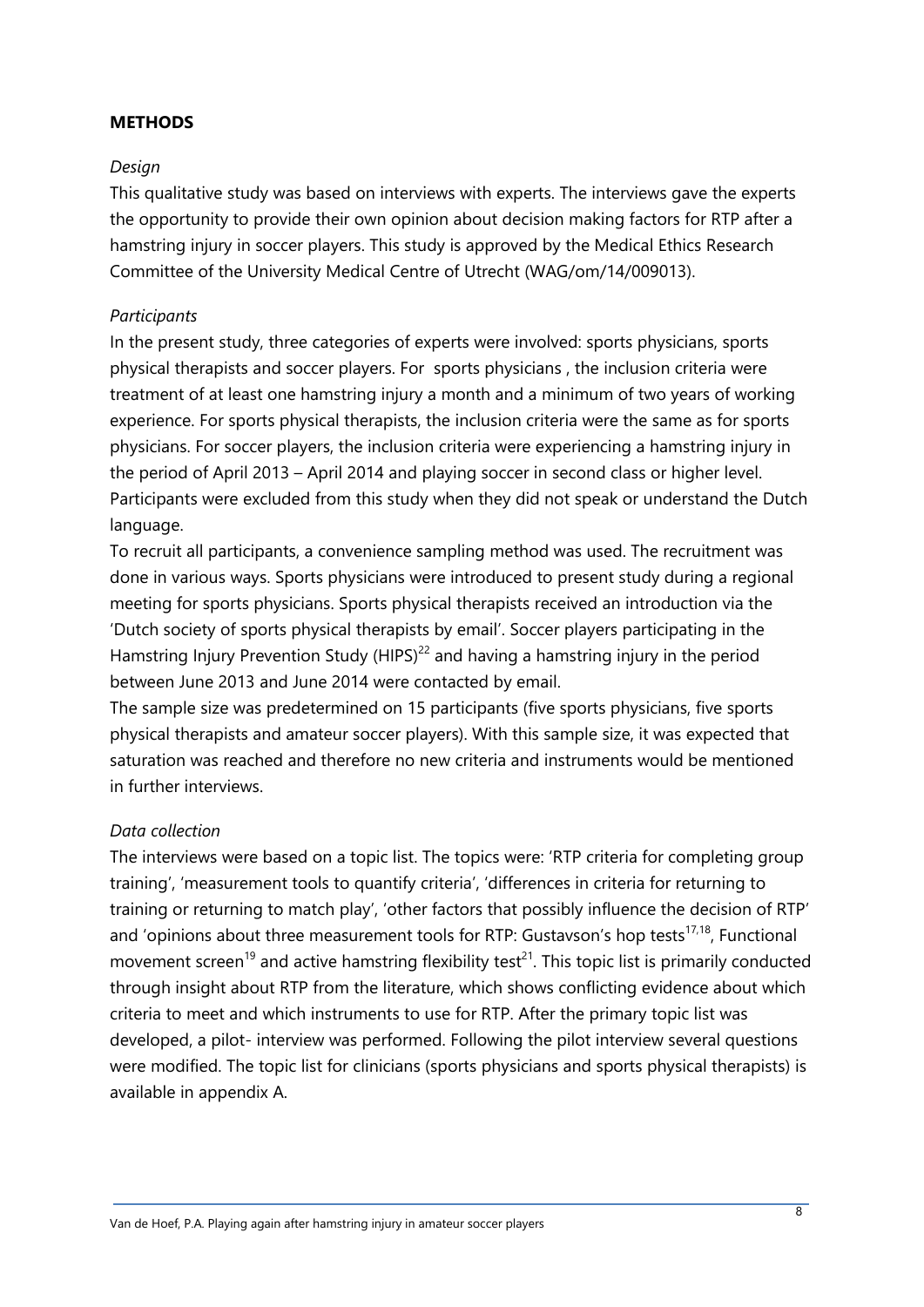#### *Procedure*

The initial contact between the researcher and the experts was by email. When no response was received, a telephone call followed. After commitment to participate was given, an appointment was scheduled for the interview. The informed consent forms were signed prior the verbal interview in presence of the researcher. The interviews took place at the University Medical Centre in Utrecht, in the work environment of the clinicians or at the soccer club of the soccer players. The twenty-five minute voice- recorded verbal interviews were conducted by one researcher (PA vd H) following the preconceived topic list. At the end of each interview the received information was checked by the participant by summarizing the interview. The participants information and received data was saved anonymously by a numeric code.

## *Data analysis*

Data collection and data analysis were performed in a cyclic process: when an interview was performed, data was immediately transcribed and analyzed before the next interview was conducted. Qualitative data analyses were performed in different steps. First, the interviews were literally transcribed. NVIVO10 (QSR International Pty Ltd. Version 10, 2012) was used to import, process and analyze the literally transcribed interviews. Then, after importing complete transcripts, three steps of coding were taken: open, axial and selective coding<sup>23</sup>. To enhance external validity the first two interviews were coded by a second researcher  $(EH)^{24}$ . When there were differences in results from the interviews, the researchers discussed these items until they reached consensus.

Finally, by following this process, two lists of overarching themes, one for criteria and one for measurement tools were presented. These themes cover the criteria and instruments that could be used in clinical practice to decide whether an amateur soccer player can complete a soccer group training. Within these themes the perspectives of sports physicians, sports physical therapists and soccer players were viewed to see if there were differences in decision making. All results are illustrated with quotes from the three perspectives.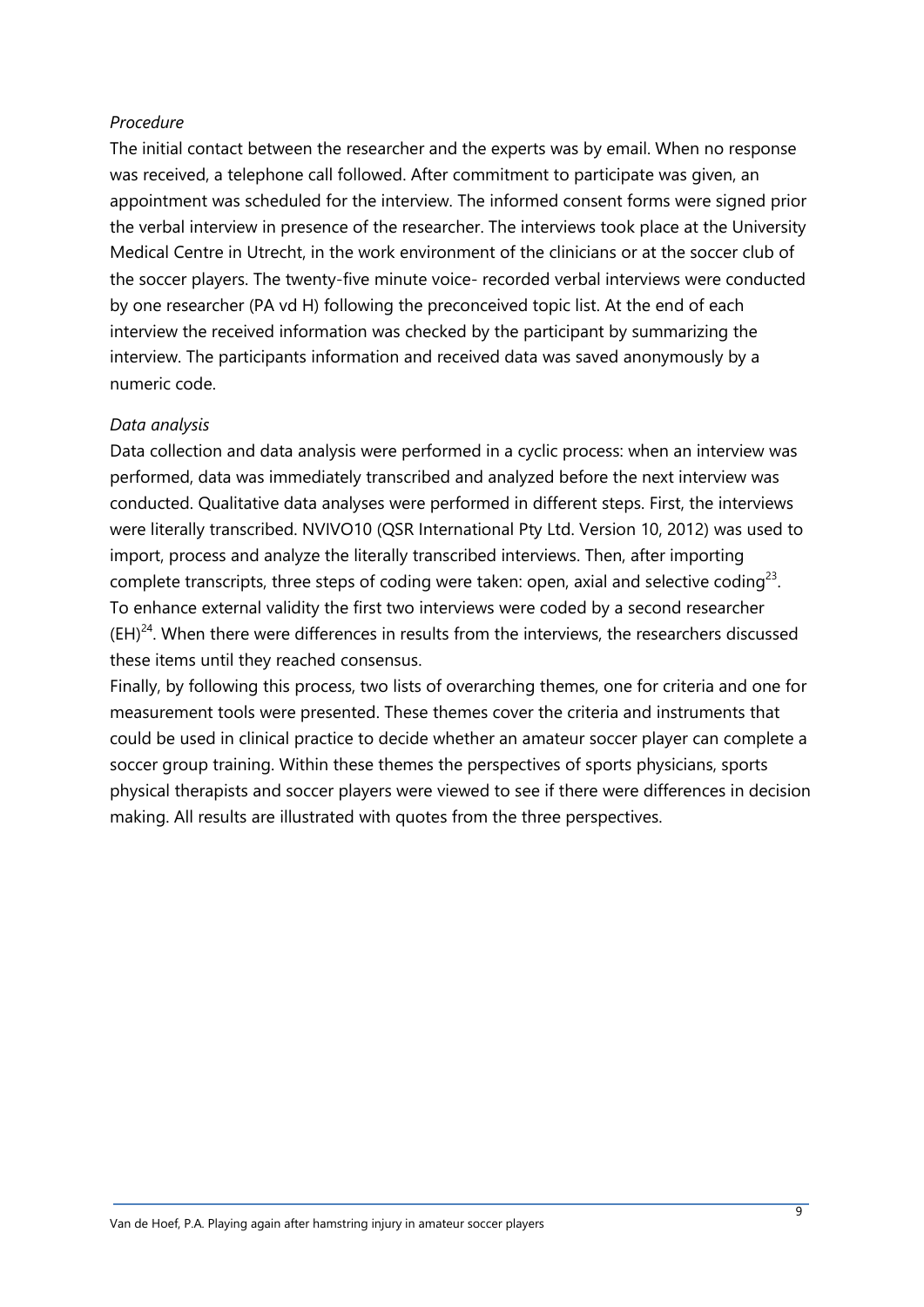# **RESULTS**

Within a 3-month-period (April – June 2014) six sports physicians, eight sports physical therapists and 18 soccer players were contacted to participate in this study. All six sports physicians, three physical therapists and three soccer players (1 midfielder and 2 attackers) signed informed consent and were interviewed. Participants demographics are listed in table 1.

|                                    | Sports physicians             | Sports physical therapists                 | Soccer players        |
|------------------------------------|-------------------------------|--------------------------------------------|-----------------------|
| Age (Range + Median)               | $29 - 54 + 38$                | $27 - 41 + 34$                             | $26 - 31 + 27$        |
| Sex                                | 4 female/ 2 male              | 3 male                                     | 3 male                |
| Years of experience (mean + SD)    | $12.6 +/- 9.2$                | $11 +/- 4$                                 | $22.7 +/- 3.3$        |
| N hamstring injuries (Mean $+$ SD) | $1.9 +/- 1.25$ p/month        | 1.5 p/month                                | $6.5 +/- 3$ in career |
| Specific population                | Soccer players                | Soccer players                             |                       |
| Work environment                   | Soccer club (5), hospital (1) | Primary care practice (1), soccer club (2) |                       |

*Table 1: Participants demographics*

A total of 79 codes, 11 categories and seven overarching themes emerged from the interviews with 12 participants. Four of the seven themes concern RTP criteria and the other three themes concern measurement tools.

#### **Criteria**

Four overarching themes concerning criteria were identified: 1. Primary conditions, 2. Sport specific and functional movement, 3. Staged rehabilitation and 4. Other factors. Table 2 gives an overview of each of these four themes illustrated by quotations of participants from different perspectives.

# *Primary conditions*

Illustrative quotes in this theme were *"A player may not have any pain during physical examination"* and *"No deficits may occur in joint mobility of all joints from ankle to lower back"*. All three perspectives (sports physicians, sports physical therapists and soccer players) agreed that before RTP can be considered, all criteria for normal movement of the total body must be met. This means a player cannot have any pain in ADL, concentric or eccentric muscle contraction and in full muscle stretch. Besides not experiencing any pain, there can be no deficits in strength, mobility or coordination. Two soccer players mentioned that when they did not feel strong enough, they would not participate in the group training. This accounted for having enough strength, but also for confidence in their own body.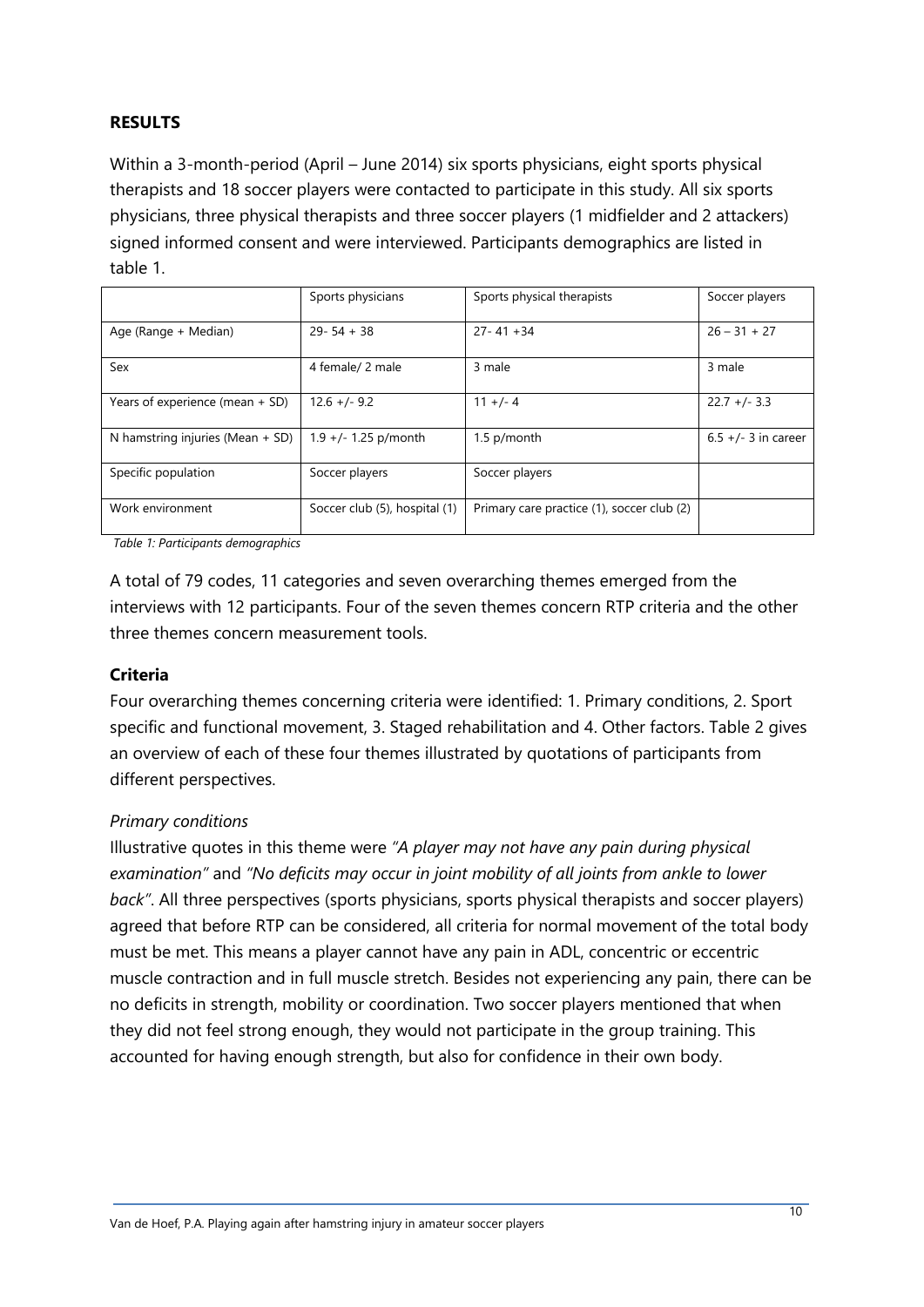|                                                  | <b>Sports physicians</b>                                                                                                                                                                                | Sports physical therapists                                                                                                                                 | <b>Soccer players</b>                                                                                                                                            |
|--------------------------------------------------|---------------------------------------------------------------------------------------------------------------------------------------------------------------------------------------------------------|------------------------------------------------------------------------------------------------------------------------------------------------------------|------------------------------------------------------------------------------------------------------------------------------------------------------------------|
| <b>Primary conditions</b>                        | "Strength must be equal in<br>both legs"                                                                                                                                                                | "At least he may not have<br>pain in ADL"                                                                                                                  | "When I feel pain during<br>stretching, I could not train<br>with the group"                                                                                     |
| <b>Sport specific and</b><br>functional movement | "He has to do a long run of<br>at least 30 minutes"                                                                                                                                                     | "He has to show me that he<br>can perform plyometric<br>exercises"                                                                                         | "I have to be able to sprint<br>on maximum speed, at a<br>sudden moment"                                                                                         |
| <b>Staged rehabilitation</b>                     | "A soccer player is gradually<br>participating in more parts of<br>the training. At first only<br>warm-up and passing, than<br>warm-up, passing and short<br>games and in the end<br>complete training" | "When I train him individually<br>he is participating partly in<br>group training. I increase his<br>training load according to<br>phases of wound repair" | "Running laps is the first<br>thing I do on the field, than<br>running with the bal, passing,<br>than running and passing,<br>etc. Every time I can do<br>more". |
| <b>Other factors</b>                             | "The trainer plays a key role<br>in this issue. He has to decide<br>if the player is fit enough to<br>complete his training".                                                                           | "the feeling of the player"                                                                                                                                | "When it does not feel good,<br>I sometimes still wanted to<br>train. Afterwards I mostly<br>regret it"                                                          |

*Table 2: An overview of the themes for criteria illustrated with citations*

# *Sport specific and functional movements*

Sport specific movements as shooting, sprinting, jumping and turning must be performed before group training can be completed (RTP). In this theme the level of competition plays an important role. *"The higher the level of competition, the higher the intensity of which sport specific movements must be performed"*. Within the criteria, it might be useful to create gradations for the levels of competition in soccer, because a player on third class level, does not have to be able to perform on the same intensity as a player in first class competition.

# *Staged rehabilitation*

Most sports physicians, sports physical therapists and soccer players mentioned that they gradually increase training load. This also means that they gradually increase the training participation time. *"Before a player can complete a group training for a 100 percent, he must have proved that all loose parts of a group training can be completed without any pain". "I start with running laps when I feel no pain in physical examination, when that goes well I start with small sprints, dribbling and kicking the ball over 5meters."* These quotes describe that gradually participating longer in group training is part of the rehabilitation and therefore a key role in the clinical decision making process of RTP for a complete group training. It is even mentioned by a sports physical therapists that when 10 players are rehabilitated in a different way, they can all score good on the tests, but that does not mean that they are all ready to complete a group training. That depends on what they have done during rehabilitation.

Within staged rehabilitation, injury severity appeared to play an important role. It is mentioned that *"The more severe the injury, the more repetitions must be done per sport specific movement before group training can be resumed".* 

The injury severity was mentioned to be determined by part of the hamstring muscle, tendon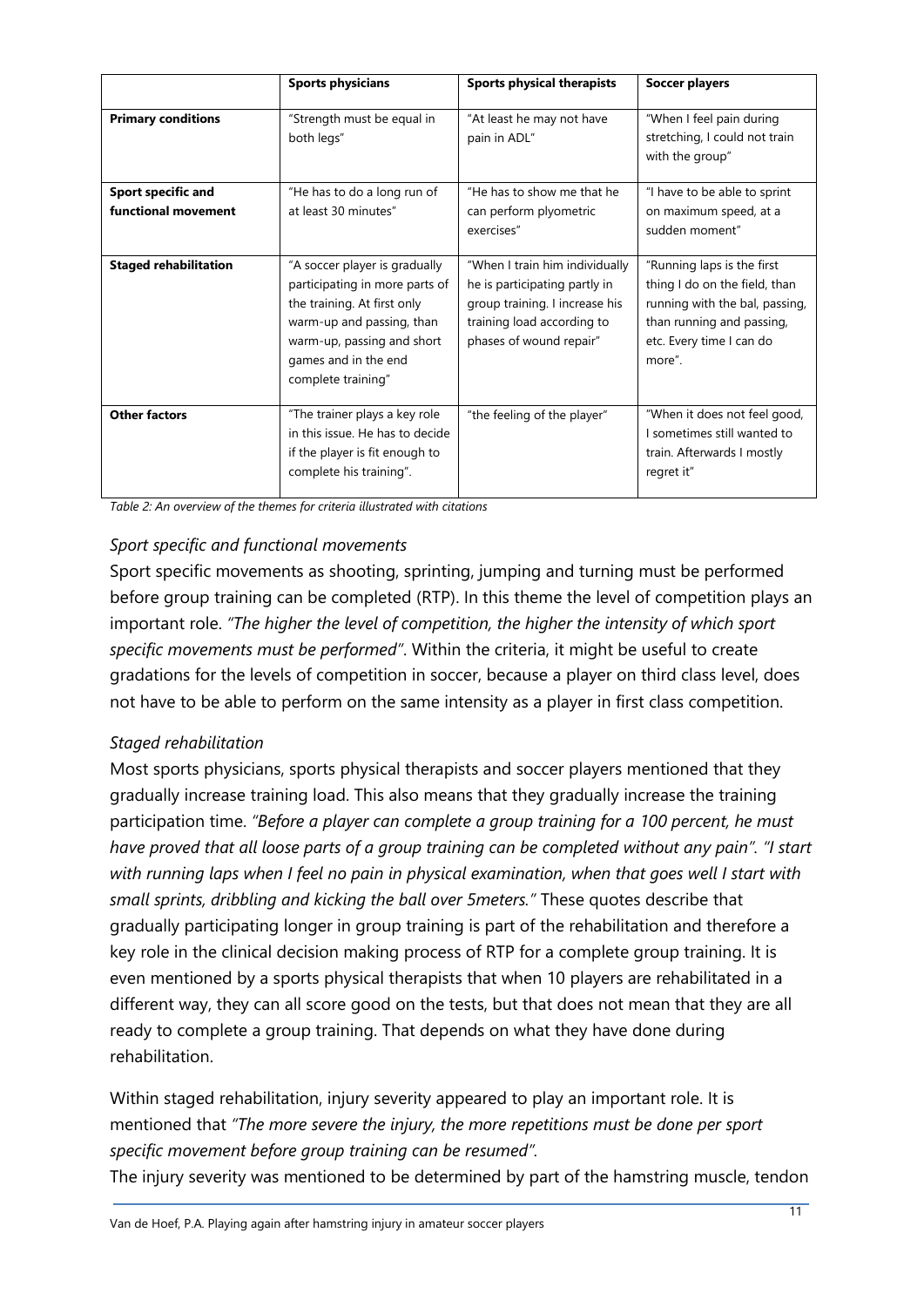or muscle and size of the defect. When a grade 2 hamstring injury occurred, the stages in the gradually increase of training intensity were believed to be shorter than when a more severe grade 3 injury occurred.

# *Other factors*

This theme includes criteria as the player's confidence, the player's feelings, timing in competition including demotion or championship match and trainer's pressure*. "When there are only three matches left to play and the team needs to win all three, pressure rises and risks of re-injury are taken by letting not fully recovered players participate in those matches."* This theme shows that at least three perspectives are involved in the decision making process: the clinician, the player himself and the trainer. Appendix B shows the complete list of criteria mentioned by the participants.

# **Measurement tools**

In total 20 measurement tools were mentioned, but *"It might even be impossible to design one test to decide if a player is ready to RTP"* Three themes concerning measurement tools were identified: 1. Passive tests, 2. Active tests and 3. Sport specific tests. Table 3 gives an overview of each of these three themes illustrated by quotations of participants from different perspectives.

|                             | <b>Sports physicians</b>                                                                                                                      | <b>Sports physical therapists</b>                                                                            | <b>Soccer players</b>                                                                                                                                                                                                |
|-----------------------------|-----------------------------------------------------------------------------------------------------------------------------------------------|--------------------------------------------------------------------------------------------------------------|----------------------------------------------------------------------------------------------------------------------------------------------------------------------------------------------------------------------|
| <b>Passive tests</b>        | "Tests for joint mobility and<br>hamstring flexibility I do in<br>the examination room. I use<br>the pop angle and the<br>straight leg raise" | "Tests for strength and joint<br>mobility I do primarily<br>manually in the examination<br>room"             | "The physical therapist did<br>feel my hamstring if the<br>rupture was gone. Than I<br>could start running laps"                                                                                                     |
| <b>Active tests</b>         | "I use the Nordic curls to test<br>the eccentric strength"                                                                                    | "In addition to the manual<br>tests I would do lunges and<br>goodmornings to see how<br>the muscle is doing" | "When I could run laps I had<br>to do jumping exercises like<br>skate jumps"                                                                                                                                         |
| <b>Sport specific tests</b> | "The test is if a player can<br>complete exercises in group<br>training. That is the ultimate<br>test to see if he is ready to<br>RTP"        | "The agility T-test if there is<br>room to perform it. That is a<br>sprint test"                             | "When sprinting with the ball<br>goes well, I had the feeling it<br>was getting better and I<br>could start doing exercises<br>with the group training. Then<br>I just saw how long I could<br>continue doing that". |

*Table 3. An overview of the themes for measurement tools illustrated with citations*

# *Passive tests*

Mostly primary conditions were tested with passive tests. Primary conditions included no pain, no deficits in strength, mobility of several joints and coordination*. "I will test strength manually to see if the injured part can deliver an equal amount of force as the uninjured leg"* is one of the mentioned test for strength. Other tests that are being used are the straight leg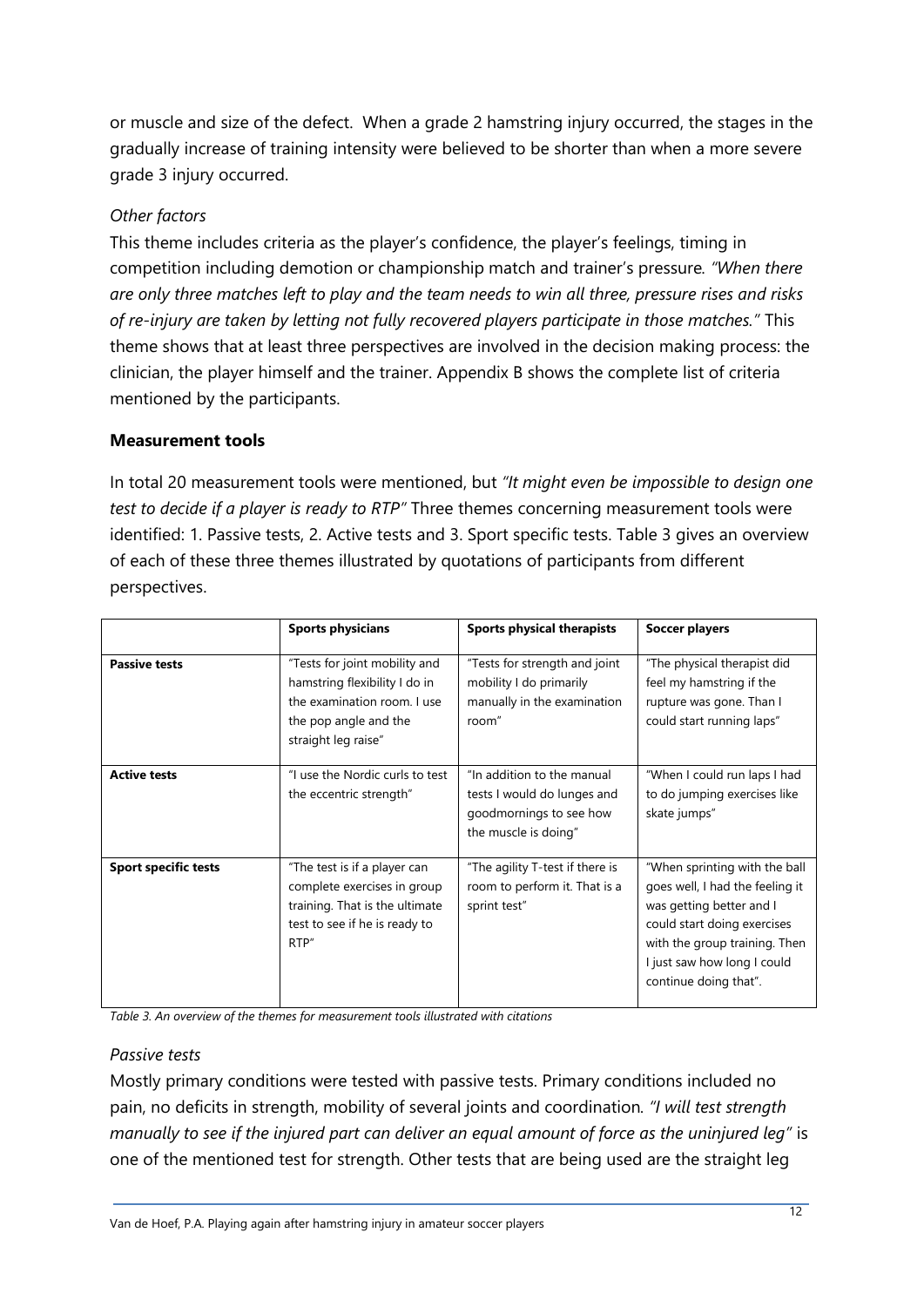raise and pop- angle for hamstring flexibility and palpation for pain detection. Besides these passive tests the Visual Analog Scale (VAS) for pain is used to objectify the amount of pain a player experiences.

# *Active tests*

The active tests are used to see if the player can use his body in a functional way and tests are scored both quantitative as well as qualitative. Most active tests are exercises that are being used as tests. *"I use tests as the Nordic curl and the player has to be able to perform deadlifts and lunges".* Other tests that are being used are exercises as box jumps for functional strength, long run of at least 30 minutes for strength and endurance and single leg bridge for core stability.

# *Sport specific tests*

Sport specific tests are tests that measure all movements that are necessary to play soccer. Mostly running, sprinting and jumping are involved in those tests. *"At the end of my individual training I have to be able to sprint on maximum speed over a longer distance than 10meters".* Several participants mentioned that a player passed the test when no compensatory movements could be seen during the tests. Other tests mentioned than sprinting in a straight line are the agility T-test and completing parts of group training.

Not all mentioned criteria are measured separately. Some criteria (i.e. exercise capacity), are being measured secondary in one of the measurement tools. Appendix C shows the complete list of all mentioned measurement tools separated in the three themes.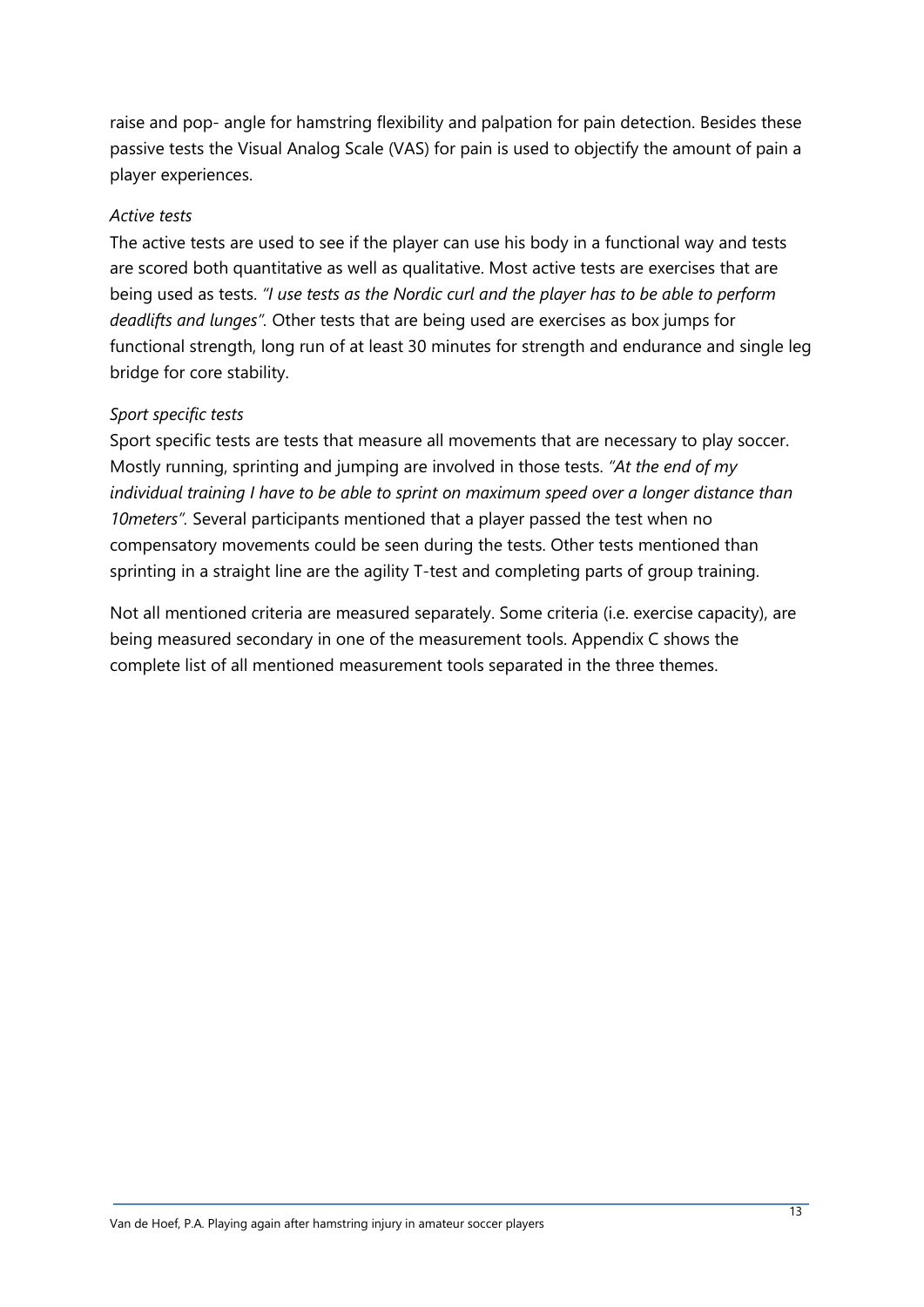# **DISCUSSION**

The aim of this study was to investigate which criteria should be met by amateur soccer players before they are ready to return to play after a hamstring injury and to explore how these criteria can be measured properly.

Based on expert opinions in present study, it has been found that soccer players must meet all criteria of normal movement patterns and must have completed a staged rehabilitation programme before RTP can be considered. In addition to this, experts indicated that another criteria for RTP is that soccer players must be able to perform sport specific movements during a certain time and intensity depending on what level of competition they play. To measure those criteria passive, active and sport specific tests were mentioned by the experts. Twenty measurement tools have been mentioned, but there is not yet one instrument that can be used to decide if a player is ready to RTP. There is a need for a toolkit with cut-off points which can determine if a player is ready to return to play.

# *Criteria*

According to sports physicians and sports physical therapists, soccer players must meet all primary conditions for normal movement patterns. This means that the player cannot have any pain and no deficits in joint mobility, muscle length and strength of the hamstring muscle. The result of the criteria strength is in contrast with earlier findings which indicated that there is no relation in isokinetic strength and risk of re-injury<sup>10</sup>. This may suggest that solely a deficit in isokinetic strength is not an indication for a higher risk of re-injury but in combination with other deficits it might account for a part of the risk. This supports the fact that this study indicates that the RTP decision depends on many criteria, while previous studies focused on single criteria<sup>10,12,13,15</sup>. A recent study involved a seven point treatment program which also indicates that more than one criterion influences the RTP decision in hamstring injury<sup>25</sup>.

Possibly more important than meeting primary conditions, considering it is frequently mentioned, is the fact that all participants mentioned that the functional aspects and sport specific movements must be optimally trained. Prior et al (2009) also concluded that functional rehabilitation established preventive effects and earlier RTP, but further research needed to be done in this area<sup>8</sup>.

In addition to all physical factors, players have to cope with psychosocial or psychological stressors as fear of re-injury, pressure from trainer and feeling unfit. These findings also correspond with other studies $26,27,28$ .

#### *Measurement tools*

This study states that there is not one instrument that can be used to determine whether a player is ready to RTP and a toolkit to measure RTP is indicated.

Measurements of maximum sprint speed and maximum force of the hamstring muscle could be useful tools to get an indication if a player is ready to RTP. This corresponds with findings of Mendigucha et al.  $(2014)^{12}$  who found an increase in sprint speed in the period from RTP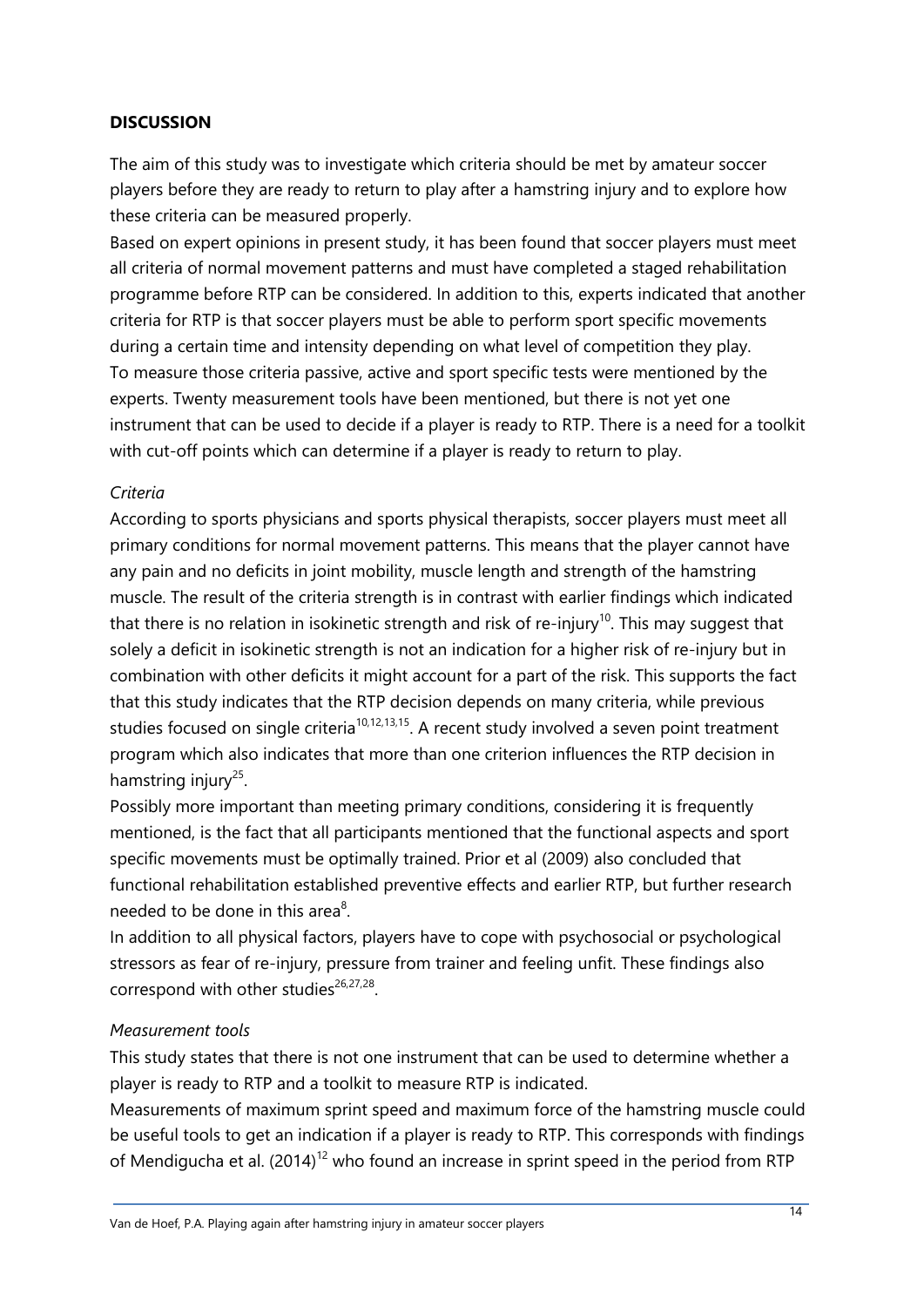till six months after RTP.

Besides these physical factors, also psychological factors should be measured. All clinicians asked the player if he felt confident about his hamstring, but not one clinician used an instrument to measure this. In future the Injury- Psychological Readiness to Return to sport Scale (I-PRRS) might be a helpful instrument to determine if a player is mentally ready to return to complete group training<sup>27</sup>.

In addition to these criteria, a staged rehabilitation is mentioned as an important criterion. It could be useful to design criteria to decide when a player can move to the next stage in rehabilitation. The test that is used at this moment is to see if a player can perform the exercises in the stage without any pain or compensatory movements. Seven out of nine clinicians mentioned that injury severity plays an important role in time to increase training intensity in the staged rehabilitation program. The more severe the injury, the more hours of training are necessary before a player can RTP. Therefore an MRI or ultrasonography could be a useful instrument to determine injury severity at the moment of getting injured. This is in contrast with earlier findings which indicated that there is no relation between ultrasonography findings and RTP time<sup>13,14</sup>.

# *Strengths and weaknesses*

At first, this study investigated three perspectives in the decision making process of return to play after a hamstring injury, namely the sports physician, the sports physical therapist and the injured player himself. It is assumable that up to date knowledge about this subject is available by these experts in the field. Second, this design and method of data collection was chosen because of the conflicting evidence in literature. This made it necessary to go back to basics and investigate the knowledge and ideas of the experts in the field about RTP. Third, several steps were taken to maintain high validity, including full transcription of the interviews, audit trail and member checking.

This study had also several methodological issues. First, a suggestion for further research is to involve trainers of soccer teams, because in several interviews the role of the trainer is pointed out as an essential factor in the decision making process. Especially in the final phase of the competition. Second, because of a low response, a small number of soccer players and sports physical therapists participated in this study. The last point for improvement of this study was the interview itself. Unfortunately limited cut- off points for instruments for criteria were mentioned during the interviews. The reason for this result could be due to the questions that were asked or due to not being available of cut-of points. Further research should be performed to confirm or reject these results.

# *Interpretations and mechanisms*

This study was the primary step in developing a measurement tool to determine whether an amateur soccer player is ready to RTP. The next step is to develop a toolkit and investigate whether this is a valid instrument for these criteria. This toolkit should at least measure several primary conditions, sport specific movements and other factors as psychological state.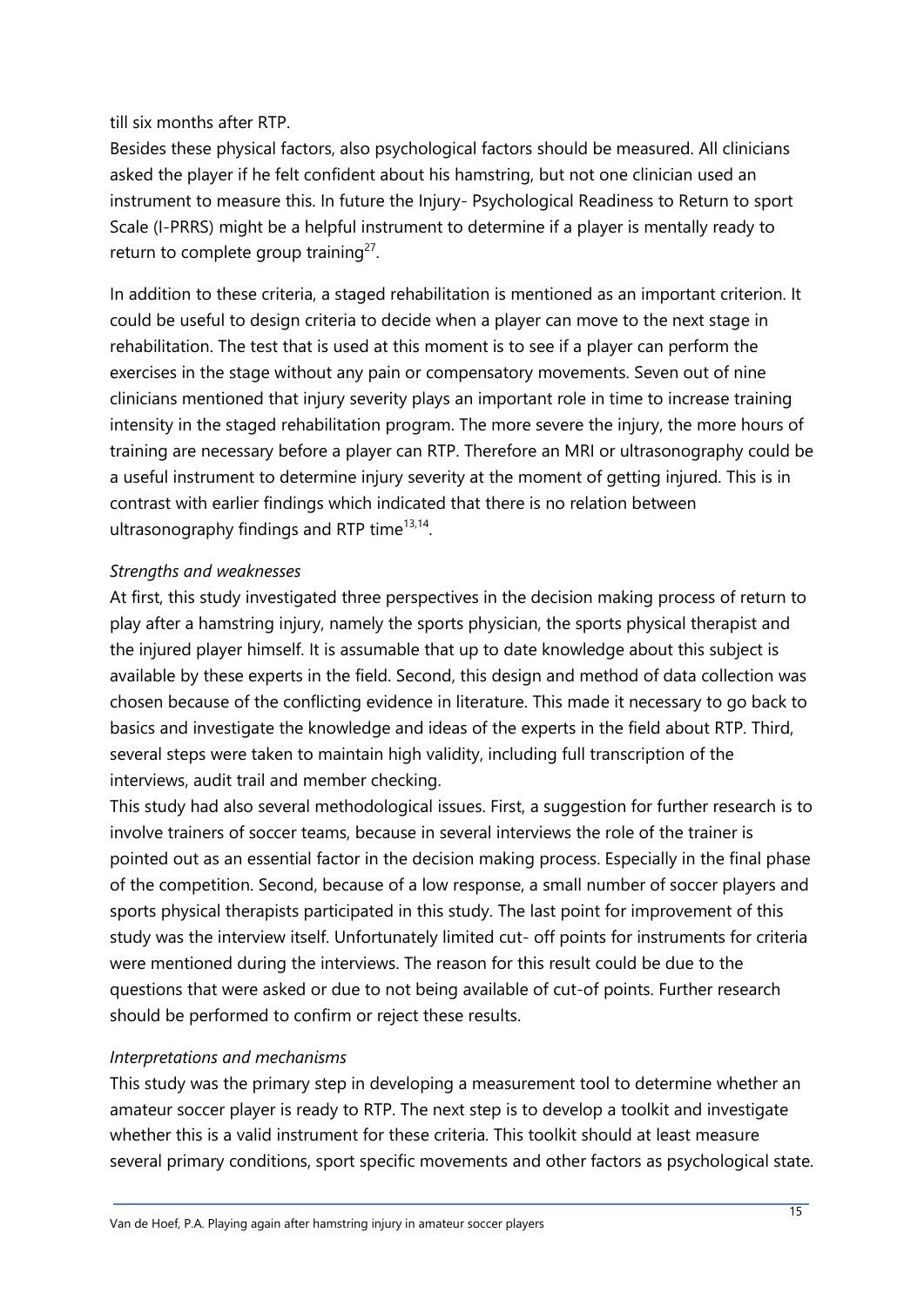Other further research might focus on rehabilitation protocols. Suggestion could be made to divide the rehabilitation in phases and develop a protocolled rehabilitation program per phase. This staged rehabilitation program also corresponds with Taylor's model used in sports psychology<sup>28</sup>.

In summary, a list of RTP criteria is conducted, but in future research a toolkit should be developed including cut-off points on the measurements in that toolkit.

# *Clinical relevance*

This study provides clinicians an overview of which criteria should be met by a soccer player before he is ready to return to play. When a toolkit and cut-off points are developed a decrease in hamstring injury reoccurrence should be the result.

# **CONCLUSION**

RTP after hamstring injuries in amateur soccer players is a widespread problem in this type of sports. In present study, 25 criteria and 20 measurement tools were mentioned by the 12 participants. The main conclusion is that a soccer player may not have any strength deficits, no joint mobility deficits and must finish a gradually increased rehabilitation protocol which is focused on sport- specific demands. After that, he can gradually increase group training time before participating in a complete group training. Further research needs to be done to develop a toolkit with cut-off points to determine if a player is ready to RTP.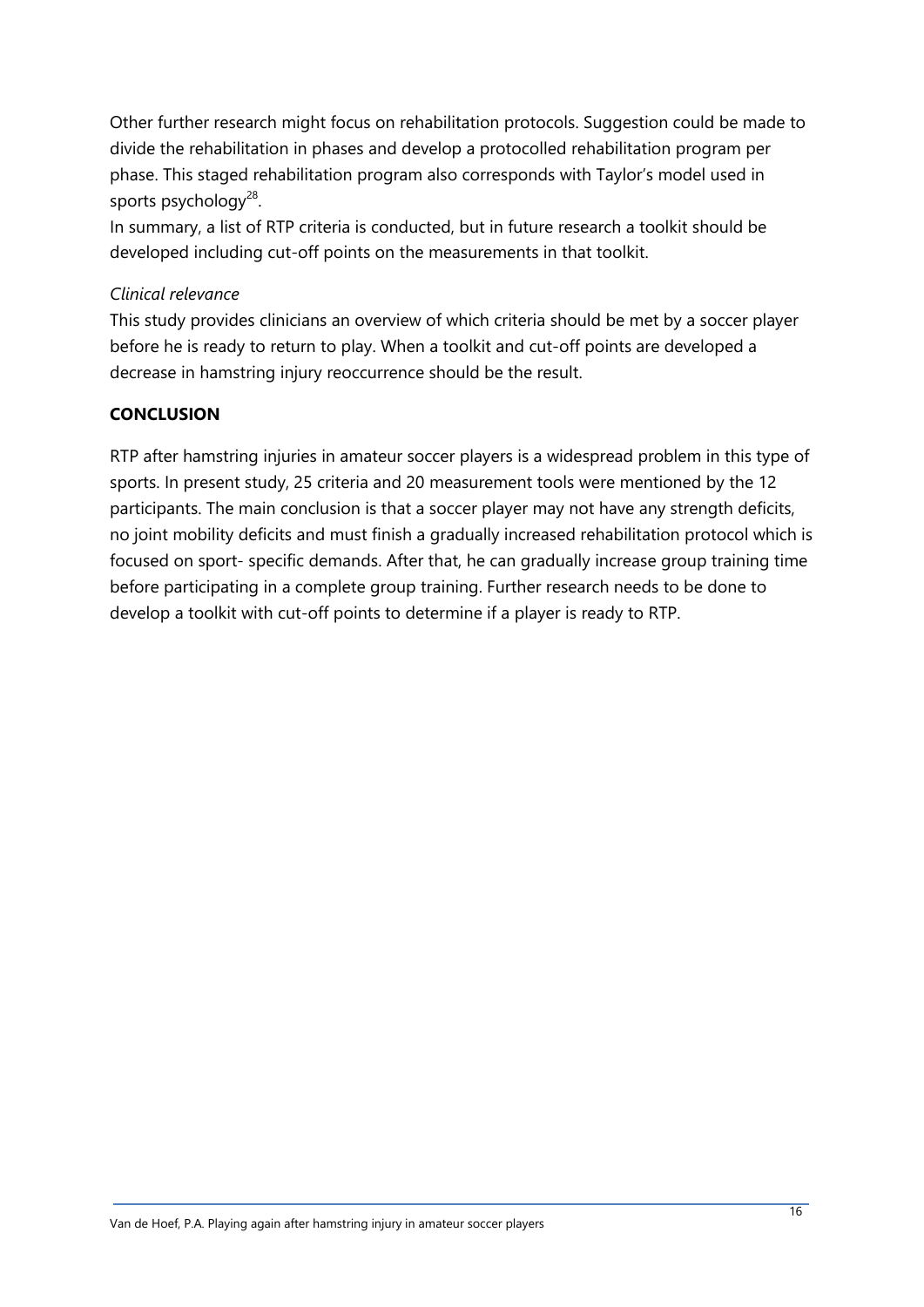# **REFERENCES**

- 1. Ekstrand J, Hagglund M, Walden M. Injury incidence and injury pattern in professional football—the UEFA injury study. Br J Sports Med.2011;45(7):553-558.
- 2. Ekstrand J, Hagglund M, Walden M. Epidemiology of muscle injuries in professional football (soccer). Am J Sports Med. 2011;39(6):1226-1232.
- 3. Woods C , Hawkins R D , Maltby S , Hulse M , Thomas A , Hodson A . The Football Association Medical Research Programme: an audit of injuries in professional football – analysis of hamstring injuries . Br J Sports Med 2004;38:36- 41
- 4. Croisier J.L. Factors associated with recurrent hamstring injuries. Sports Med 2004;34:681–695
- 5. Hagglund, M., Walden, M., Ekstrand J. Risk Factors for Lower Extremity Musclelnjury in Professional Soccer. Am J Sports Med 2013 41: 327 – 335.
- 6. Van Beijsterveldt, A.M., van de Port, I.G., Vereijken, A.J., Backx, F.J. Risk factors for hamstring injuries in male soccer players: a systematic review of prospective studies. Scand J Med Sci Sports 2013 Jun;23(3):253-62
- 7. Kumazaki, T., Ehara, Y., Saka, T. Anatomy and physiology of hamstring injury. Int J Sports med 2012 Dec;33(12):950-954
- 8. Prior, M., Guerin, M., Grimmer, K. An evidence- based approach to hamstring strain injury: a systematic review of the literature. Sports health 2009 Mar;1(2):154-64.
- 9. Mendiguchia, J., Brughelli, M. A return-to-sport algorithm for acute hamstring injuries. Phys Ther Sport. 2011 Feb;12(1):2-14
- 10. Tol, J.L., Hamilton, B., Eirale, C., Muxart, P., Jacobsen, P., Whiteley, R. At return to play following hamstring injury the majority of professional football players have residual isokinetic deficits. Br J sports Med. 2014 Feb 3
- 11. [McCall, A.](http://www.ncbi.nlm.nih.gov.proxy.library.uu.nl/pubmed?term=McCall%20A%5BAuthor%5D&cauthor=true&cauthor_uid=24837243), [Carling, C.,](http://www.ncbi.nlm.nih.gov.proxy.library.uu.nl/pubmed?term=Carling%20C%5BAuthor%5D&cauthor=true&cauthor_uid=24837243) [Nedelec, M.](http://www.ncbi.nlm.nih.gov.proxy.library.uu.nl/pubmed?term=Nedelec%20M%5BAuthor%5D&cauthor=true&cauthor_uid=24837243), [Davison, M.](http://www.ncbi.nlm.nih.gov.proxy.library.uu.nl/pubmed?term=Davison%20M%5BAuthor%5D&cauthor=true&cauthor_uid=24837243), [Le Gall, F.](http://www.ncbi.nlm.nih.gov.proxy.library.uu.nl/pubmed?term=Le%20Gall%20F%5BAuthor%5D&cauthor=true&cauthor_uid=24837243), [Berthoin, S.](http://www.ncbi.nlm.nih.gov.proxy.library.uu.nl/pubmed?term=Berthoin%20S%5BAuthor%5D&cauthor=true&cauthor_uid=24837243), [Dupont, G.](http://www.ncbi.nlm.nih.gov.proxy.library.uu.nl/pubmed?term=Dupont%20G%5BAuthor%5D&cauthor=true&cauthor_uid=24837243) Risk factors, testing and preventative strategies for non-contact injuries in professional football: current perceptions and practices of 44 teams from various premier leagues. [Br J Sports Med.](http://www.ncbi.nlm.nih.gov.proxy.library.uu.nl/pubmed/24837243) 2014 May 16. Epub ahead of print
- 12. Mendigucha, J., Samozini, P., Martinez-Ruiz, E., Brughelli, M., Schmikli, S., Morin, J.B., Mendez-Villanueva, A. Progression of Mechanical Properties during On-field Sprint Running after Returning to Sports from a Hamstring Muscle Injury in Soccer Players.Int J Sports Med. 2014 Jan 14
- 13. Sanfilippo, J.L., Silder, A., Sherra, M.A., Tuite, M.J., Heiderscheit, B.C. Hamstring strength and morphology progression after return to sport from injury. Med Sci Sports Exerc. 2013 Mar;45(3):448-54
- 14. Petersen, J., Thorborg, K., Nielsen, M.B., Skjodt, T., Bolvig, L., Bang, N., Holmich, P. The Diagnostic and Prognostic Value of Ultrasonography in Soccer Players With Acute Hamstring. Am J Sports Med. 2014 Feb;42(2):399-404
- 15. Creighton, D.W., Shrier, I., Shultz, R., Meeuwisse, W.H. and Matheson, G.O. Return- toplay in sport: A decision based model. Clin J Sport med. 2010. Vol. 20. No. 5. P. 379 –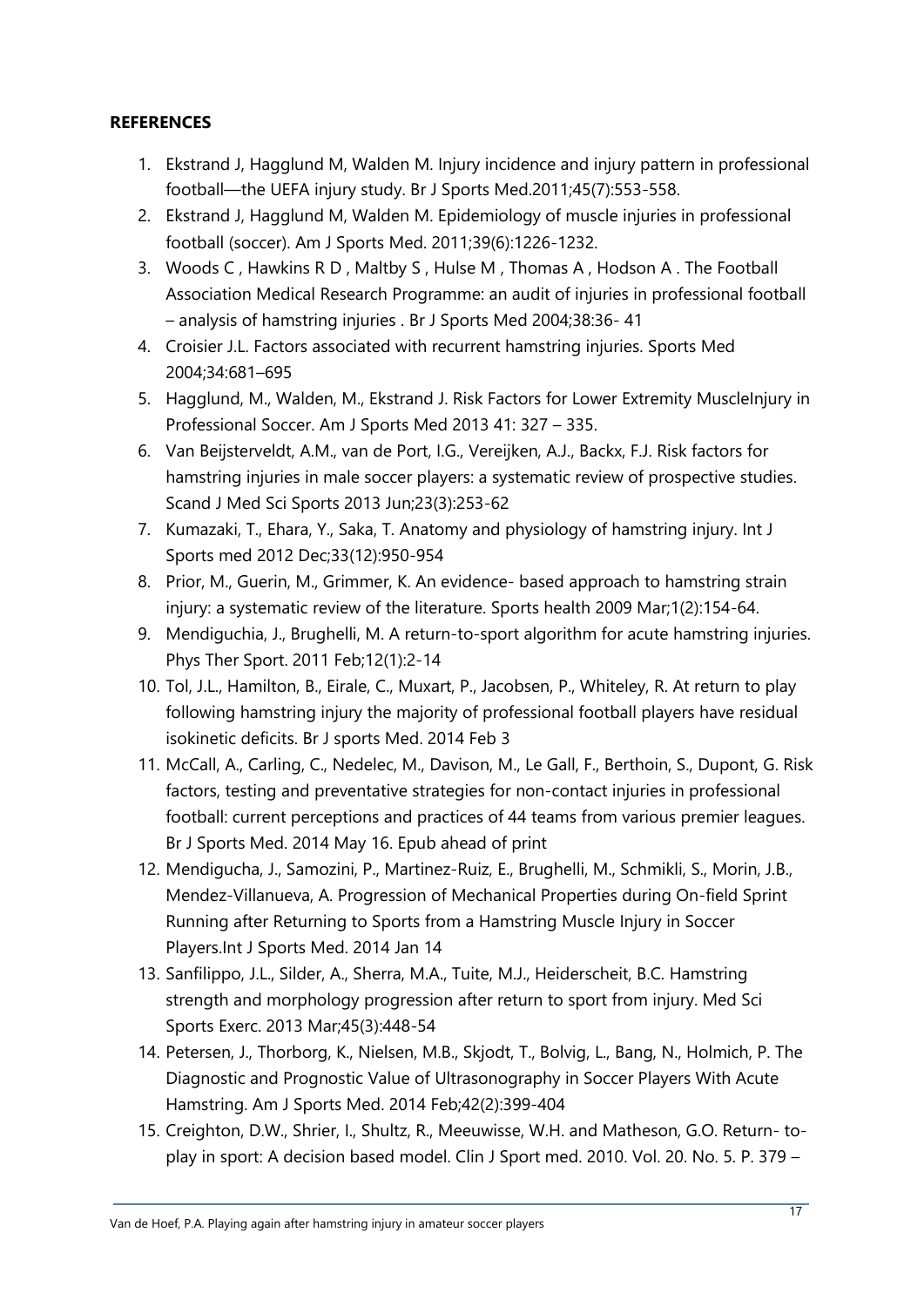385.

- 16. Freckleton, G., Cook, J., Pizzari, T. The predicitive validity of a single leg bridge test for hamstring injuries in Australian Rules Football. Br. J. Sports med. (2013). Epub ahead of print.
- 17. Munro, A.G., Herrington, L.C. Between session reliability of four hop tests and the agility T-test. Journal of strength and conditioning research. (2011). Vol. 25. No. 5. P. 1470 – 1477.
- 18. Skaara, H. E., Moksnes, H., Frihagen, F., Stuge, B. Self- reported and performancebased functional outcomes after surgical repair of proximal hamstring avulsies. The American journal of sports medicine. (2013) (Epub ahead of print)
- 19. Cook, G., Burton, L., Hoogenboom, B. Pre-participation screening: the use of fundamental movements as an assessment of function – part 1. N Am J Sports Phys Ther. 2006. Vol. 1. No 2. P. 62- 72
- 20. Brockett, C.L., Morgan, D.L., Proske, U. Human hamstring muscles adapt to eccentric exercise by changing optimum length. Med Sci Sports Exerc 2001;33:783–90.
- 21. Askling, C.M., Nilsson, J., Thorstensson, A. A new hamstring test to complement the common clinical examination before return to sport after injury. Knee Surg sports traumatol arthrosc. 2010. Vol. 18. P. 1798/ 1803
- 22. van der Horst N, Smits DW, Petersen J, Goedhart EA, Backx FJ. The preventive effect of the Nordic hamstring exercise on hamstring injuries in amateur soccer players: study protocol for a randomised controlled trial. Inj Prev. 2013 Dec 13
- 23. Strauss, A.L., Corbin, J. (1998) Basics of qualitative research: techniques and procedures for developing grounded theory. Thousand Oaks, sage.
- 24. Boeije, H. (2008) Analysis in qualitative research. Data collection. First edition. Nederland: Boom onderwijs Page 144- 156
- 25. Brukner, P., Nealon, A., Morgan, C., Burgess, D., Dunn, A. Recurrent hamstring muscle injury: applying the limited evidence in the professional football setting with a sevenpoint programme. Br J sports med 2014 Jun; 48(11): 929-938
- 26. Podlog, L., Dimmock, J., Miller, J. A review of return to sport concerns following injury rehabilitation: Practitioner strategies for enhancing recovery outcomes. Phys Ther Sport. 2011 Feb;12(1):36-42
- 27. Glazer, D.D. Development and Preliminary Validation of the Injury- Psychological Readiness to Return to Sport (I-PRRS) Scale. Journal of athletic training. 2009;44(2): 185-189
- 28. Taylor J, Taylor S. Psychological Approaches to Sports Injury Rehabilitation. Gaithersburg, Maryland: Aspen; 1999.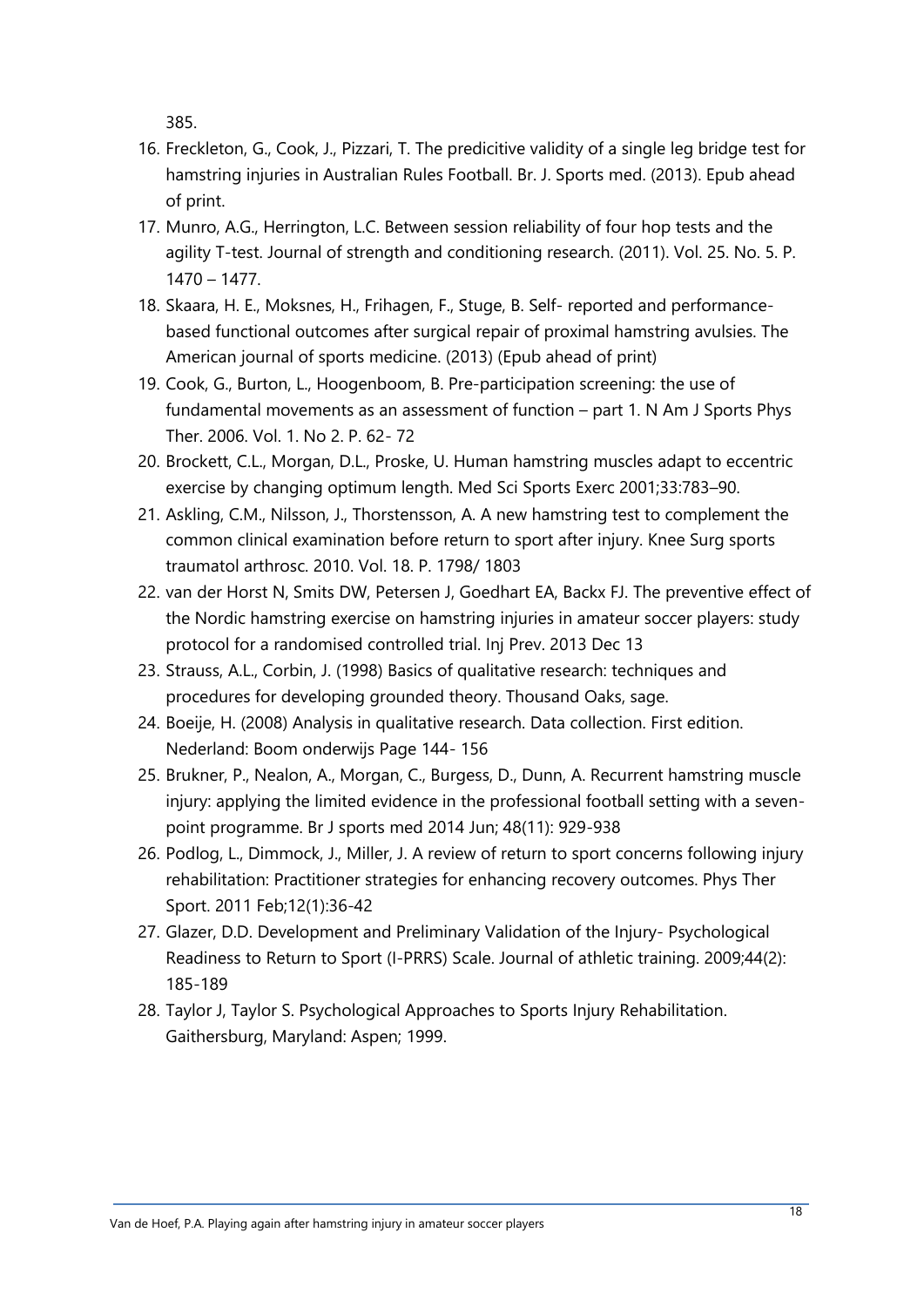# **Appendix A – Topic list of the interviews with clinicians : Nog te vertalen?**

Mondeling Interview Opzet Behandelaars van hamstringblessures

- Korte samenvatting over het onderzoek:
	- o voorstellen
	- o Doelstelling
	- o Beoogd resultaat van het interview: opinie verkrijgen van de geinterviewde, kennis vergaring over het onderwerp vanuit de praktijk
- Demografische gegevens:
	- o Naam
	- o Leeftijd
	- o Geslacht
	- o Beroep
	- o Specialisaties/ aandachtsgebied
	- o Aantal jaren werkervaring
	- o Specifieke populatie (specifieke sport, blessure/klachten)
	- o Werksetting
	- o Gemiddeld aantal hamstringblessures per maand
- Return-to-play
	- o Stel: een amateurvoetballer komt bij u met een hamstringblessure; die gaat u behandelen en uiteindelijk komt er een moment dat u (in samenspraak met de patiënt) tot een besluit komt dat de patiënt de veldtraining met de groep weer volledig kan hervatten.

*Ik zou graag willen weten wat uw overwegingen zijn bij dat besluit. Vervolgvraag: welke meetinstrumenten gebruikt u daarvoor?*

#### o Wat zijn je overwegingen voor een wedstrijd?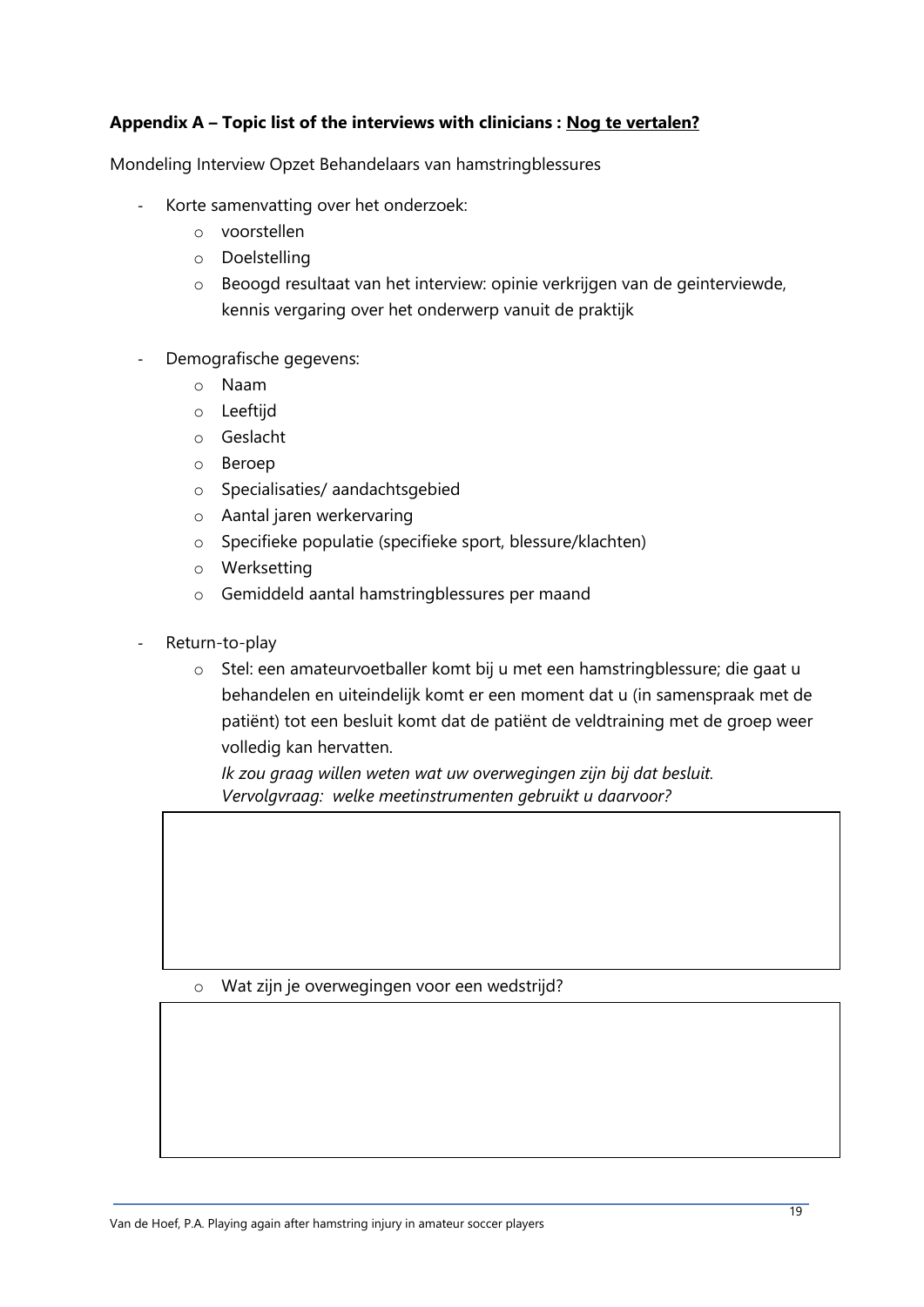- *Zijn er nog andere factoren die van invloed kunnen zijn op het besluit?*

*Kent u de*

- Samenvatting

- *Functional Movement Screen?* Ja/Nee
- *Active hamstring flexibility test?* Ja/ Nee
- *Gustavson Hop testen?* Ja/ Nee
	- o *Zo ja, wat is uw mening over de eventuele bruikbaarheid van deze testen om tot een RTP beslissing te komen?*

- Samenvatting
- Conclusie interview (in 2 zinnen)
- Bedanken voor de medewerking **en vragen of men het eindverslag/artikel wil ontvangen (emailadres ondervraagde bij je bekend)?**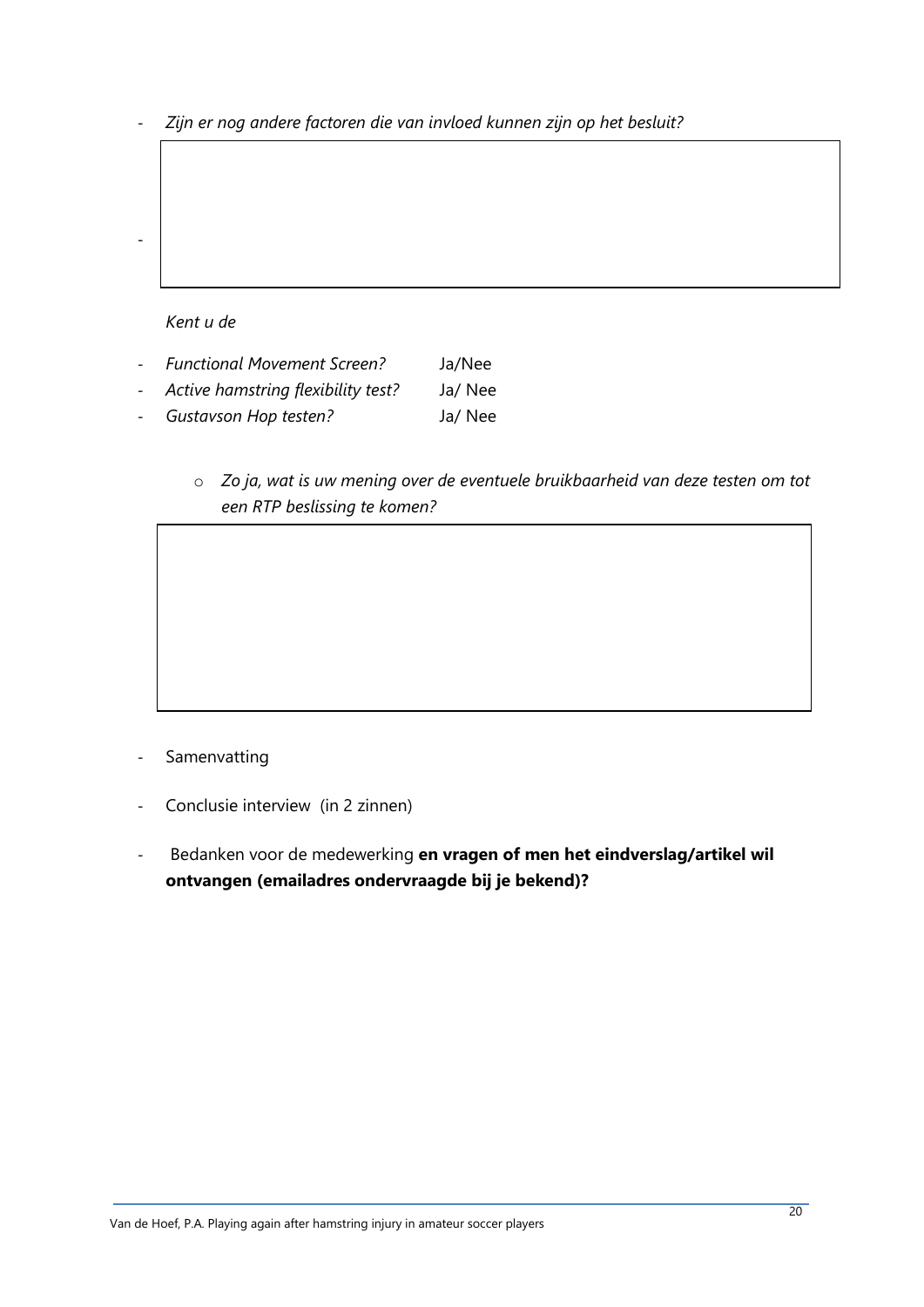# **APPENDIX B - Complete list of criteria mentioned by the participants**

| Criteria                                    |
|---------------------------------------------|
| No pain in ADL                              |
| No pain in Range of motion                  |
| No pain in strength                         |
| No pain in muscle tone                      |
| No pain in eccentric strength               |
| Full strength                               |
| full eccentric strength                     |
| explosive max strength                      |
| coordination and technic                    |
| endurance                                   |
| Full range of motion                        |
| No restriction in any joint                 |
| core stability                              |
| Maximum speed sprints                       |
| Maximum force shooting                      |
| No Pain in sportspecific movements          |
| Players feeling                             |
| no fear of re-injury                        |
| History of injury                           |
| snow or wet field                           |
| degradation/ demotion                       |
| Trainers opinion                            |
| specific exercise capacity for soccer       |
| sport specific exercises                    |
| Staged intensity build up in rehabilitation |